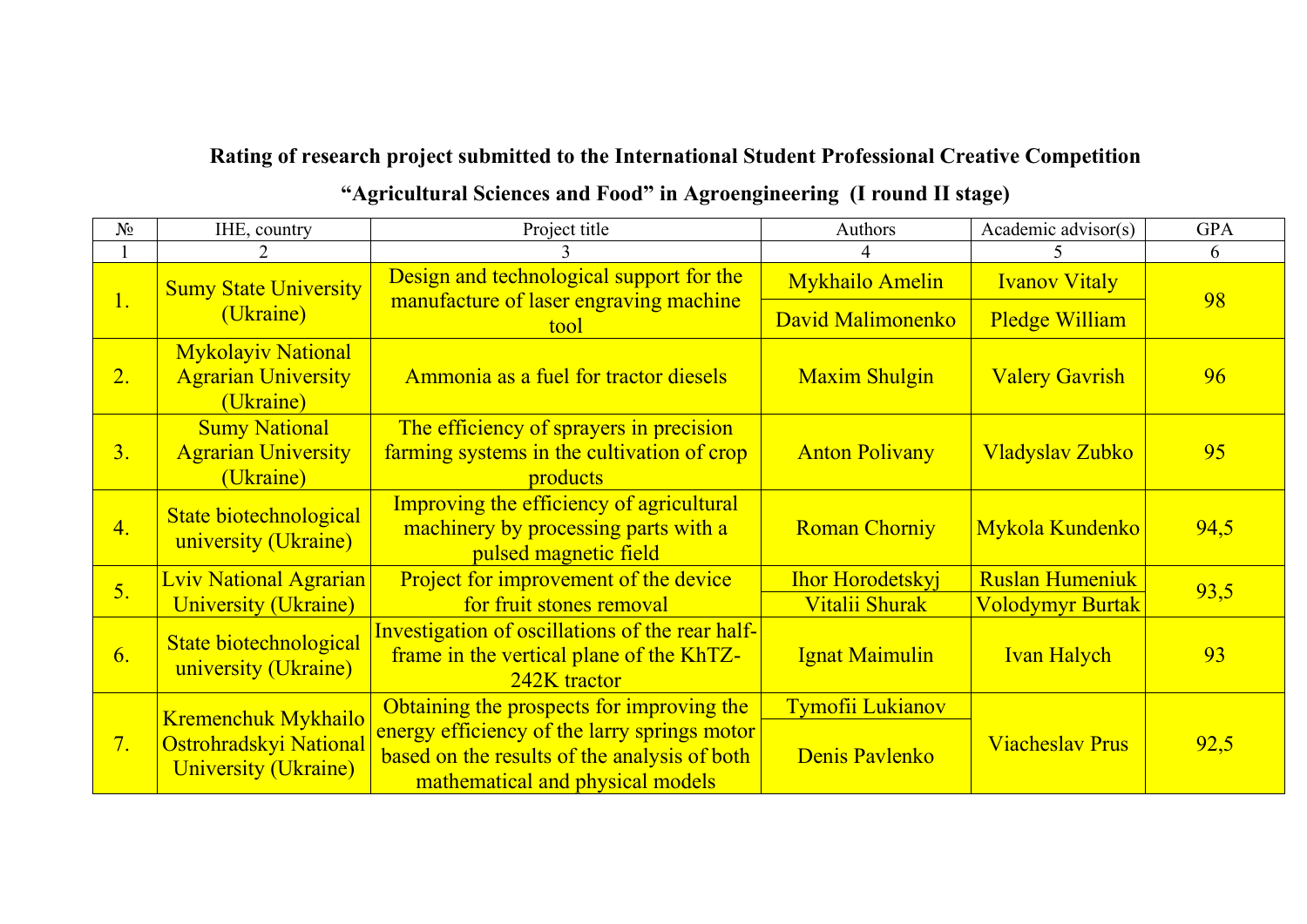|     | $\overline{2}$                                                                                    | $\overline{3}$                                                                                               | $\overline{4}$           | 5                             | 6  |
|-----|---------------------------------------------------------------------------------------------------|--------------------------------------------------------------------------------------------------------------|--------------------------|-------------------------------|----|
|     | <b>Dnipro State Technical</b><br>University (Ukraine),                                            | Use of induction motors with phase rotor in                                                                  | Victoria Logvinova       | <b>Yuriy Shramko</b>          |    |
| 8.  | <b>Integral University</b><br>(India)                                                             | modes of asynchronous synchronous<br>machines.                                                               | <b>Arbaz Khan</b>        | <b>Amit Kumar Goe</b>         | 92 |
|     | National University of                                                                            | Analysis of the influence of geometric                                                                       |                          | <b>Alexander Bistriy</b>      |    |
| 9.  | <b>Life and Environmental</b><br><b>Science of Ukraine</b><br>(Ukraine)                           | parameters of engine body parts on post-<br>repair reliability                                               | Olga Dubrovina           | <b>Andrey Novitsky</b>        | 91 |
| 10. | <b>Kharkov National</b><br>Automobile and<br><b>Highway University</b><br>(Ukraine)               | <b>Estimation of increase of energy efficiency</b><br>of mobile cars at rational decrease in engine<br>power | <b>Alexey Kasyanenko</b> | <b>Mikhail Podrigalo</b>      | 90 |
|     | <b>Sumy State University</b>                                                                      | Development of a                                                                                             | <b>Maxim Besedin</b>     | <b>Vitaly Ivanov</b>          |    |
| 11. | (Ukraine),<br>Poznan Polytechnic<br><b>University (Poland)</b>                                    | digital model and the assembling process of<br>a lathe                                                       | Marta Popovska           | <b>Justina</b><br>Troyanovsva | 88 |
|     | Kremenchuk Mykhailo<br>Ostrohradskyi National                                                     | Diagnosis and monitoring of the induction<br>motor state based on its thermal model                          | <b>Ihor Voitenko</b>     | Syoma Alexander               |    |
| 12. | University (Ukraine),<br><b>Mykolayiv National</b><br><b>Agrarian University</b><br>(Ukraine)     |                                                                                                              | <b>Alexander Vakhna</b>  | Olena Baranova                | 87 |
| 13. | <b>Dmytro Motorny</b><br><b>Tavriya State</b><br>Agrotechnological<br><b>University (Ukraine)</b> | Justification of the dispenser parameters for<br>adding dry preservative to plant raw<br>materials           | <b>Bolodymyr Motorin</b> | <b>Dmytro Milko</b>           | 86 |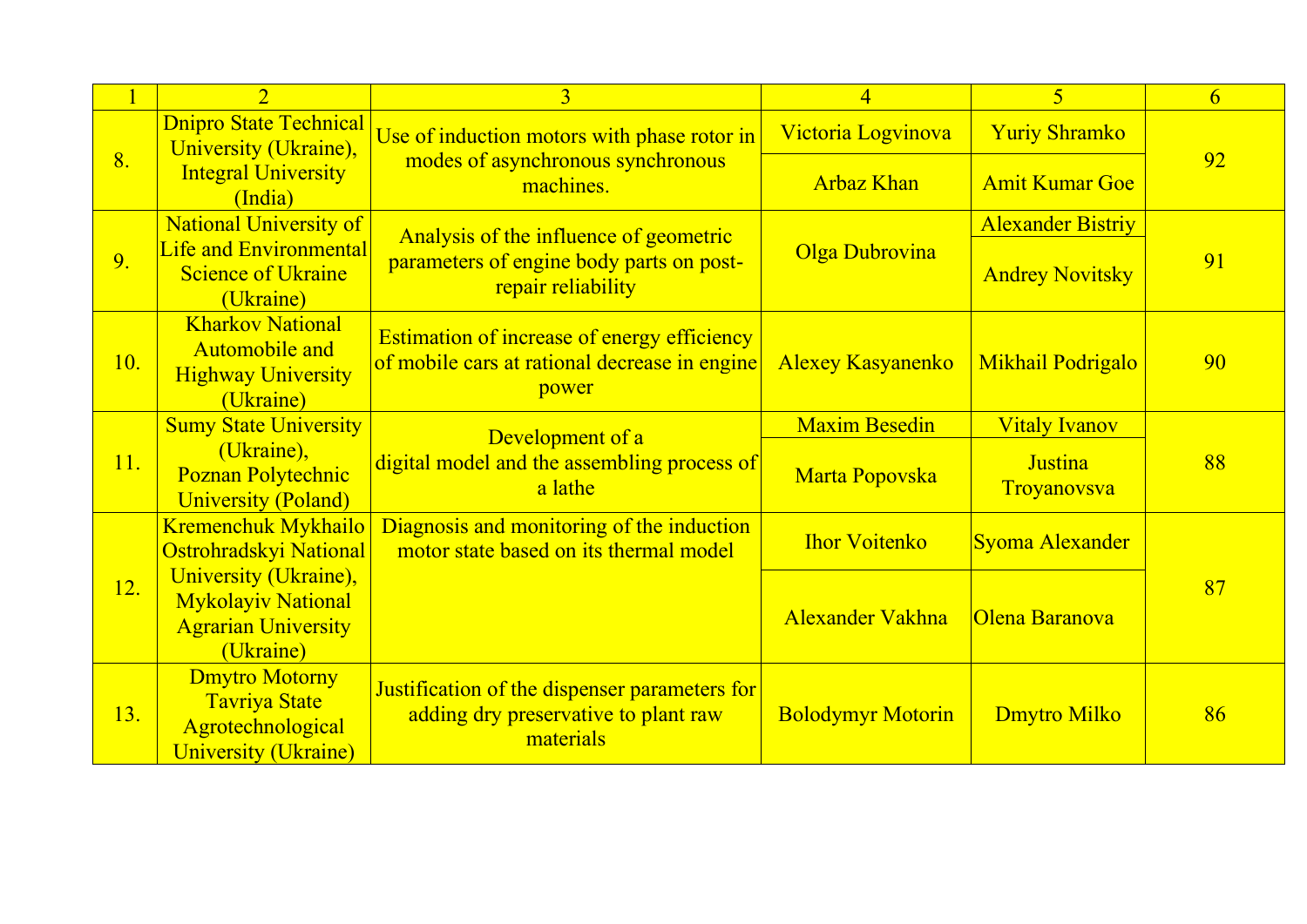|     | $\overline{2}$                                                                                                                                                      | $\overline{3}$                                                                                                                                           | $\overline{4}$            | $\overline{5}$          | 6    |
|-----|---------------------------------------------------------------------------------------------------------------------------------------------------------------------|----------------------------------------------------------------------------------------------------------------------------------------------------------|---------------------------|-------------------------|------|
| 14. | Separate department of<br>the National university<br>of bioresources and<br>nature management of<br><b>Ukraine "Nizhyn</b><br>agrotechnical institute"<br>(Ukraine) | Development of transport and production<br>process during transportation of food<br>products (milk) in the conditions of PJSC<br>"Chernihiv Dairy Plant" | Vladyslav Khrystyuk       | <b>Ilhom Mahmudov</b>   | 85   |
| 15. | <b>Mykolayiv National</b><br><b>Agrarian University</b><br>(Ukraine)                                                                                                | Development of the plow rotation<br>mechanism with substantiation of its design<br>parameters                                                            | <b>Kristina Tsvetkova</b> | <b>Vasyl Gruban</b>     | 84   |
|     | National university of<br>water and<br>environmental                                                                                                                | The research of the process of scarification<br>of seeds and technical means for its<br>implementation                                                   | <b>Oleksandr Tkachuk</b>  | Oleh Bundza             |      |
| 16. | engineering (Ukraine),<br><b>State higher Vocational</b><br>school in chelm<br>(Poland)                                                                             |                                                                                                                                                          | <b>Mikhal Shevchuk</b>    | <b>Jacek Cymerman</b>   | 83,5 |
|     | <b>Kherson Educational-</b><br>Scientific Institute of<br><b>Admiral Makarov</b><br>(Ukraine), Vinnytsia                                                            | Use of generator gas to improve the<br>environmental performance of the tractor<br>engine                                                                | Dmytro Nekryach           | <b>Roman Avdyunin</b>   |      |
| 17. | national agrarian<br>university (Ukraine)<br><b>National University of</b><br><b>Shipbuilding (KESI</b><br>NUS, Kherson)                                            |                                                                                                                                                          | <b>Angelina Kozlan</b>    | Svetlana<br>Lutkovskaya | 83   |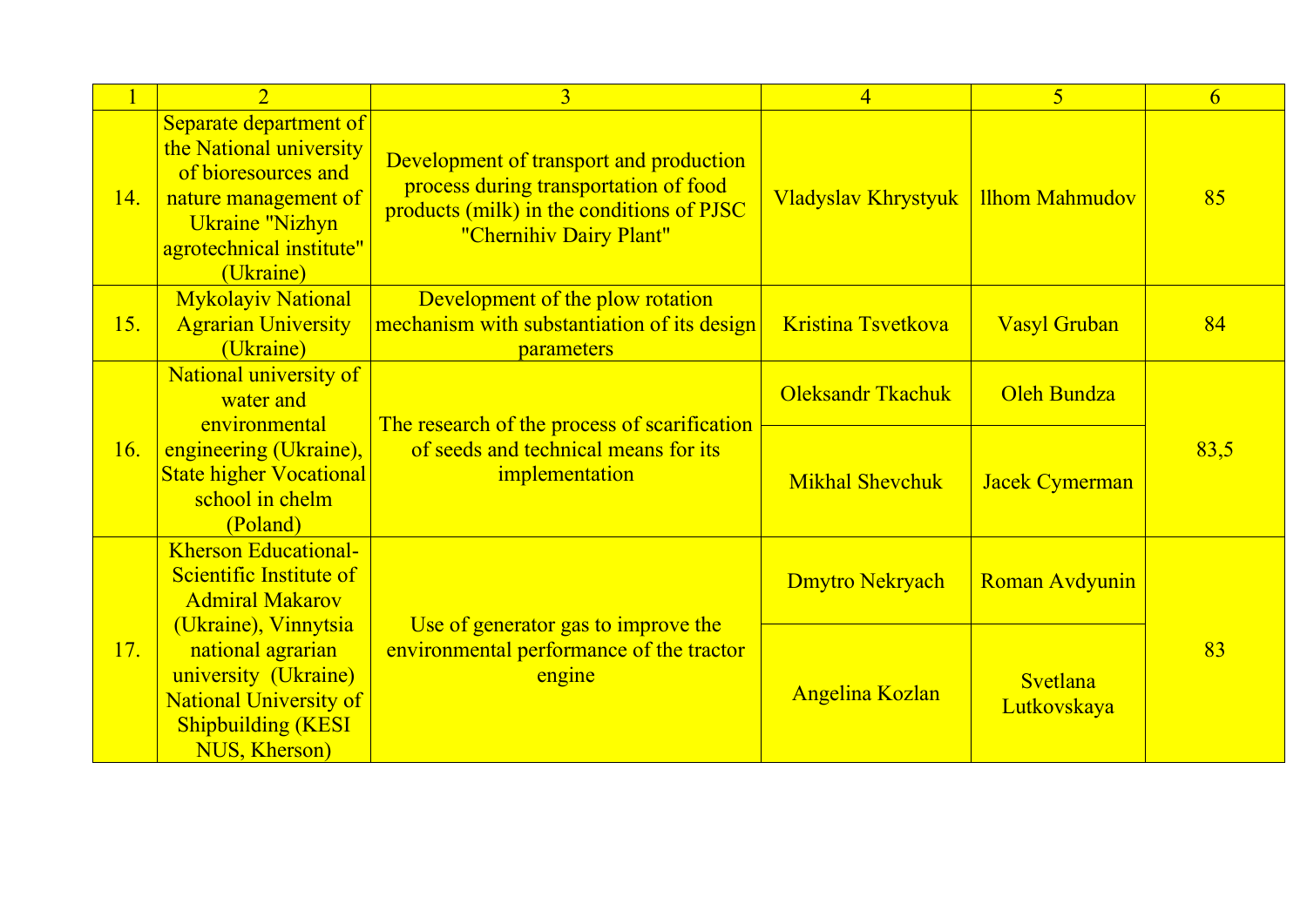|            | $\overline{2}$                                                                                          | 3                                                                                                                                                                                    | $\overline{4}$            | $\overline{\mathbf{5}}$  | 6    |
|------------|---------------------------------------------------------------------------------------------------------|--------------------------------------------------------------------------------------------------------------------------------------------------------------------------------------|---------------------------|--------------------------|------|
|            | <b>Integral University</b>                                                                              |                                                                                                                                                                                      | Ananya Saluja             | <b>Amit Kumar Goe</b>    |      |
| 18.        | (India),<br><b>Mykolayiv National</b><br><b>Agrarian University</b><br>(Ukraine)                        | Development of an electric discharge<br>installation for the preparation of organo-<br>mineral fertilizers in the liquid state                                                       | <b>Andriy Hnatyuk</b>     | <b>Dmitro Koshkin</b>    | 82,5 |
|            | <b>ISMA University of</b><br><b>Applied Sciences</b>                                                    | Substantiation of the method of                                                                                                                                                      | Dionisii Bielientsov      | Viktoriia<br>Riashchenko |      |
| 19.        | (Latvia),<br><b>Kharkov National</b><br><b>Automobile and</b><br><b>Highway University</b><br>(Ukraine) | modification to strengthen polymer<br>composite materials used in repair<br>technologies for 3D printing of parts of<br>agricultural machinery                                       | <b>Sergey Frolov</b>      | <b>Vitaly Shein</b>      | 82   |
|            | <b>Admiral Makarov</b>                                                                                  | Restoration and strengthening of parts of                                                                                                                                            |                           | <b>Maxim Bobrov</b>      |      |
| <b>20.</b> | <b>National University of</b><br><b>Shipbuilding (Ukraine)</b>                                          | port transshipment equipment as part of the<br>agro-industrial complex, by applying<br>cermet                                                                                        | Maxim Solomakha           | <b>Ivan Biliuk</b>       | 81   |
| 21.        | <b>Dnipro State Technical</b><br><b>University (Ukraine)</b>                                            | Improving the modes of operation of drives<br>with induction resistances                                                                                                             | <b>Alexander Shurupov</b> | <b>Sergey Kolichev</b>   | 80   |
| 22.        | <b>Mykolayiv National</b><br><b>Agrarian University</b><br>(Ukraine)                                    | Analysis of machine designs for mineral<br>fertilizers                                                                                                                               | <b>Vadim Bondar</b>       | <b>Mikita Khramov</b>    | 78   |
| 23.        | <b>Kharkov National</b><br><b>Automobile and</b><br><b>Highway University</b><br>(Ukraine)              | Investigation of elastic-plastic properties of<br>polymeric materials for repair and<br>modernization of agricultural machinery,<br>formed by heat treatment in FDM-<br>technologies | <b>Ivan Dudko</b>         | <b>Yurij Dudukalov</b>   | 77   |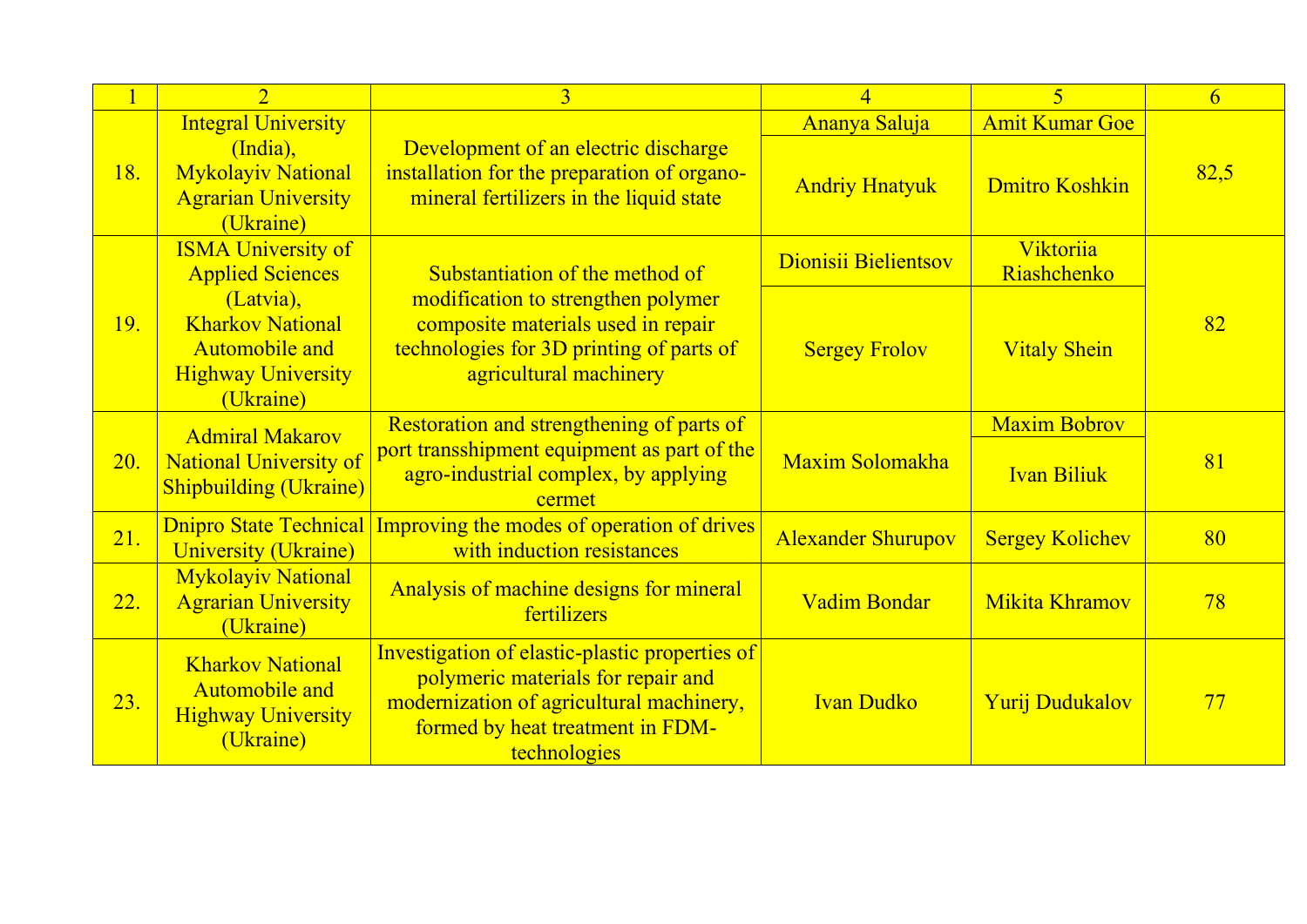|     | $\overline{2}$                                                                                                                                | $\overline{3}$                                                                                                            | $\overline{4}$             | $\overline{5}$                               | 6    |
|-----|-----------------------------------------------------------------------------------------------------------------------------------------------|---------------------------------------------------------------------------------------------------------------------------|----------------------------|----------------------------------------------|------|
|     | Kremenchuk Mykhailo<br>Ostrohradskyi National<br>University (Ukraine),                                                                        | Research of the valve electric motor as a<br>part of the highly dynamic electric drive                                    | <b>Anton Chernov</b>       | <b>Alyona Nikitina</b>                       |      |
| 24. | <b>Mykolayiv National</b><br><b>Agrarian University</b><br>(Ukraine)                                                                          |                                                                                                                           | <b>Denis Vorona</b>        | <b>Aleksey Sadovoy</b>                       | 74   |
|     | <b>Kherson Educational-</b>                                                                                                                   |                                                                                                                           |                            | <b>Vitaly Maximov</b>                        |      |
| 25. | Scientific Institute of<br><b>Admiral Makarov</b><br>(Ukraine)<br><b>National University of</b><br><b>Shipbuilding (KESI</b><br>NUS, Kherson) | Improving the environmental safety of<br>transport diesels through catalytic<br>neutralization                            | <b>Andrey Chelpanov</b>    | Maxim Pyrisunko                              | 73   |
| 26. | <b>Admiral Makarov</b><br><b>National University of</b><br><b>Shipbuilding (Ukraine)</b>                                                      | Modernization of electric arc sprayer to<br>obtain composite electric arc coatings for<br>parts of agricultural machinery | <b>Ana Kondratieva</b>     | Anton<br>Karpechenko<br><b>Oleg Savenkov</b> | 72,5 |
|     | <b>Batumi Navigation</b><br><b>Teaching University</b><br>(Georgia),                                                                          | Development and optimization of the<br>construction of the solar collector and                                            | <b>Volodymyr Tsivka</b>    | <b>Andrey Labartkova</b>                     |      |
| 27. | <b>Mykolayiv National</b><br><b>Agrarian University</b><br>(Ukraine)                                                                          | distillator to provide the water distillation<br>process                                                                  | <b>Stanislay Lobchuk</b>   | Larisa Vakhonina                             | 72   |
| 28. | State biotechnological<br>university (Ukraine)                                                                                                | Improving the efficiency of the tractor by<br>developing a dynamometer                                                    | <b>Bayduzhyy Vladyslav</b> | Roman<br>Antoshchenkov                       | 71,5 |
|     | <b>Sumy State University</b><br>(Ukraine),                                                                                                    |                                                                                                                           | <b>Dmitry Makarenko</b>    | <b>Artem Yevtukhov</b>                       |      |
| 29. | <b>Technical University of</b><br>Kosice (Slovakia)                                                                                           | Simulation of the round<br>plunge grinding                                                                                | <b>Petit Damian</b>        | <b>Michal Gatala</b>                         | 71   |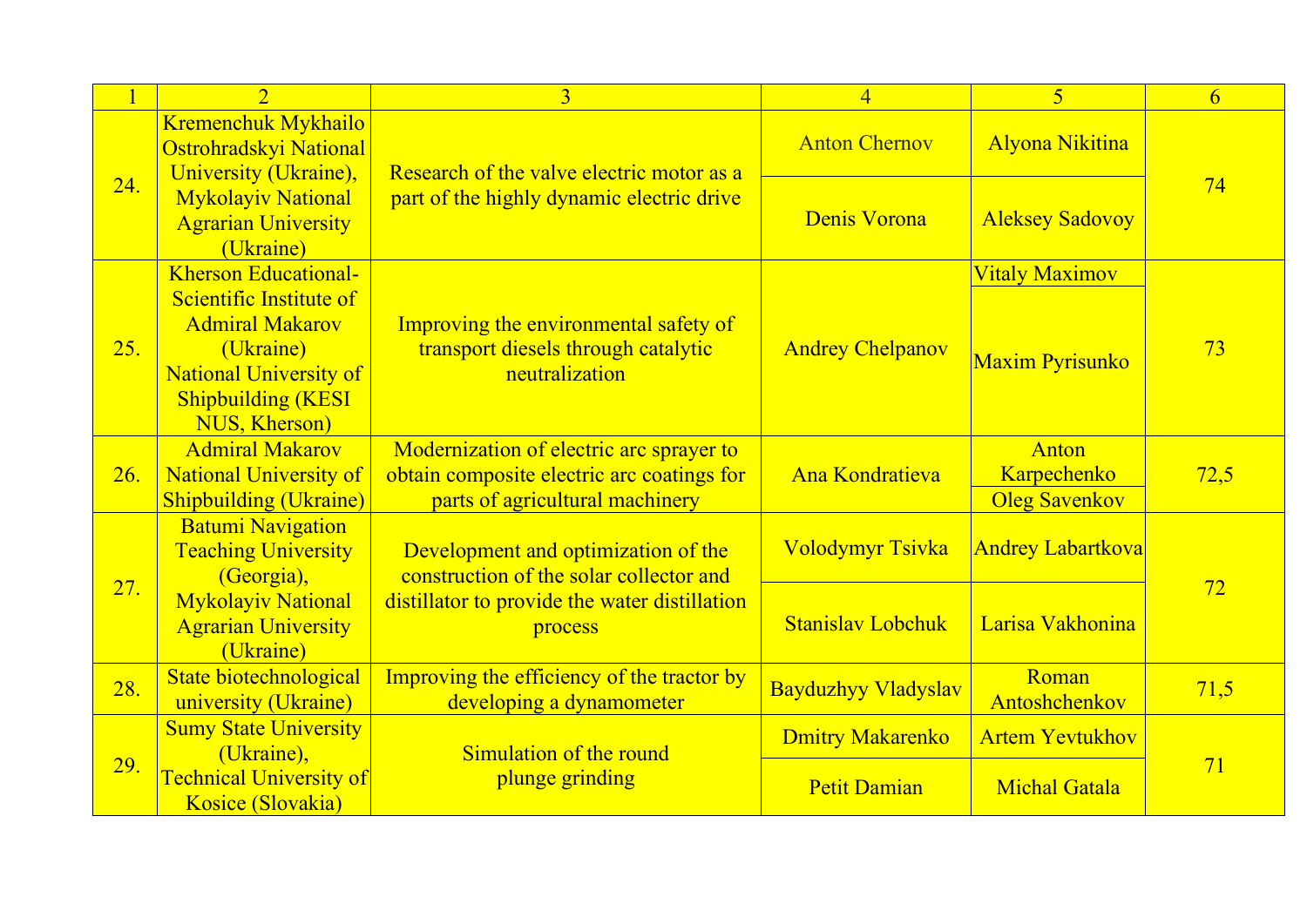|     | $\overline{2}$                                                                                                                                     | $\overline{3}$                                                                                        | $\overline{4}$                       | $\overline{5}$                             | $\overline{6}$ |
|-----|----------------------------------------------------------------------------------------------------------------------------------------------------|-------------------------------------------------------------------------------------------------------|--------------------------------------|--------------------------------------------|----------------|
| 30. | <b>Mykolayiv National</b><br><b>Agrarian University</b>                                                                                            | Autotractor diesel with thermochemical                                                                | <b>Ivan Varfolomiev</b>              | Volodymyr                                  | 70,5           |
|     | (Ukraine)                                                                                                                                          | heat recovery                                                                                         | <b>Rustam Nor</b>                    | Martynenko                                 |                |
|     | <b>Technical University of</b><br>Košice (Slovakia),                                                                                               | Methods of improving the energy-saving                                                                | Jakub Probala                        | <b>Botko František</b>                     |                |
| 31. | <b>Mykolayiv National</b><br><b>Agrarian University</b><br>(Ukraine)                                                                               | electric drive system of a battery electric<br>car                                                    | Vladislav Kurchenko                  | Pavlo Polyansky                            | 70             |
|     | <b>ISMA University of</b><br><b>Applied Sciences</b><br>(Latvia),                                                                                  | Study of engine exhaust gas recirculation to<br>improve environmental performance and<br>fuel economy | <b>Alexander Moses</b>               | Olena Chaiko                               |                |
| 32. | <b>Kherson Educational-</b><br>Scientific Institute of<br><b>Admiral Makarov</b><br><b>National University of</b><br><b>Shipbuilding (Ukraine)</b> |                                                                                                       | Vladyslav Nyukhyn                    | Denis Shalapko                             | 69,5           |
| 33. | <b>Sumy National</b><br><b>Agrarian University</b><br>(Ukraine)                                                                                    | Study of efficiency of post-collection soil<br>treatment after sunflower                              | <b>Ruslan Nakonechny</b>             | Marina Mikulina                            | 69             |
| 34. | <b>Admiral Makarov</b><br><b>National University of</b><br><b>Shipbuilding (Ukraine)</b>                                                           | Improving the performance of diesel<br>engines by ozonation of charge air                             | <b>Klepets Jan</b><br>Volodymyrovych | <b>Andrey Radchenko</b><br>Roman Radchenko | 68,5           |
| 35. | <b>University (Ukraine)</b>                                                                                                                        | <b>Dnipro State Technical Speed stabilization systems for mechanisms</b><br>with variable load        | <b>Yegor Narushevich</b>             | <b>Alexander Derets</b>                    | 68             |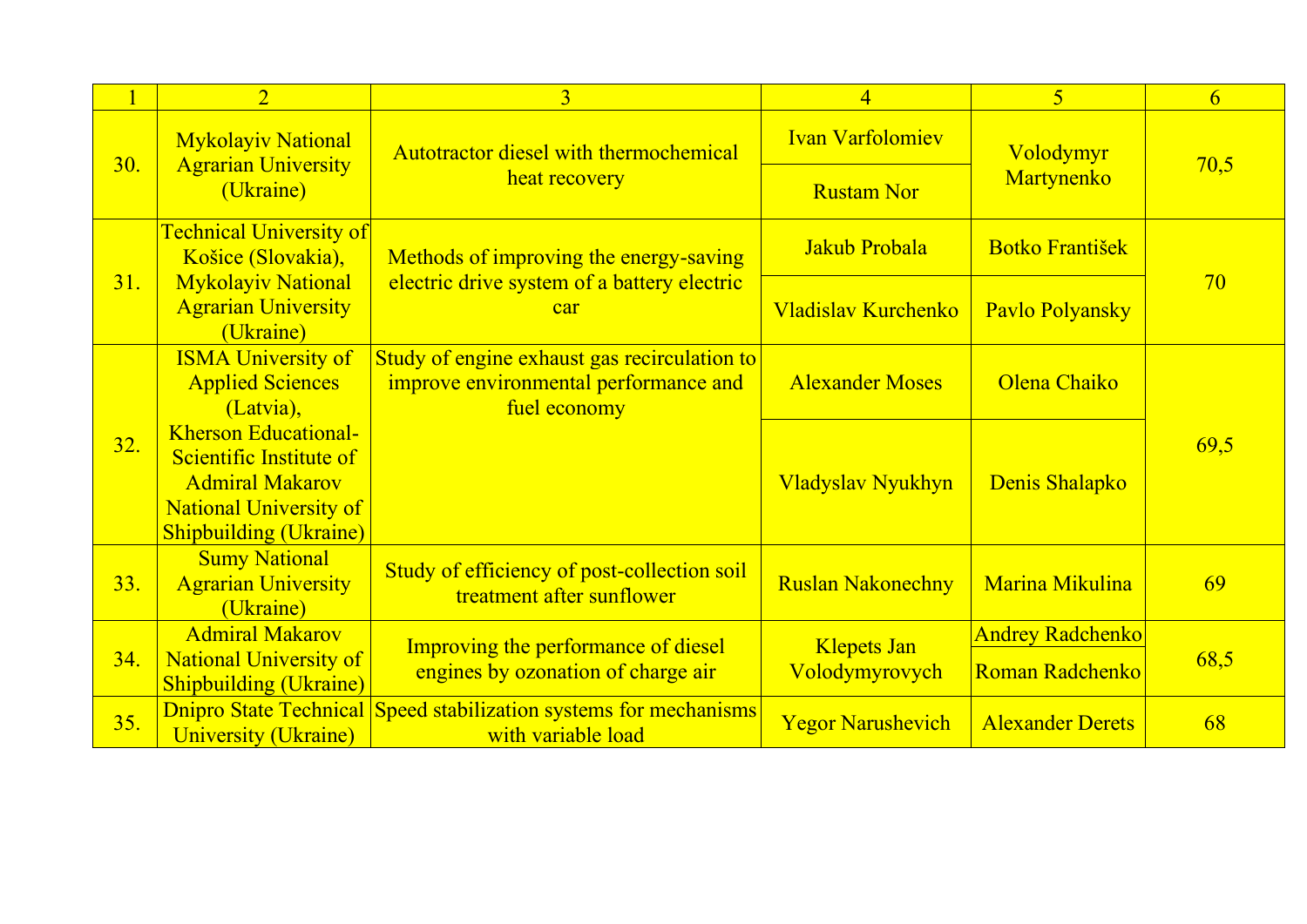|            | $\overline{2}$                                                                                                                 | $\overline{3}$                                                                                                                                                                | $\overline{4}$             | 5                             | 6    |
|------------|--------------------------------------------------------------------------------------------------------------------------------|-------------------------------------------------------------------------------------------------------------------------------------------------------------------------------|----------------------------|-------------------------------|------|
|            | University of Finance,                                                                                                         |                                                                                                                                                                               | <b>Oleg Voziyan</b>        | Igor Britchenko               |      |
| 36.        | <b>Business and</b><br>Entrepreneurship<br>(Bulgaria),<br><b>Mykolayiv National</b><br><b>Agrarian University</b><br>(Ukraine) | Development of electrotechnological<br>installation for investigation of<br>electroplasmolysis of fruits of agricultural<br>cultures with microstructure analysis of<br>cells | <b>Sergey Gnatenko</b>     | Andrii Rudenko                | 67   |
|            | <b>Mykolayiv National</b>                                                                                                      | Analysis of modern designs of machines for                                                                                                                                    | Anna Levchenko             |                               |      |
| 37.        | <b>Agrarian University</b><br>(Ukraine)                                                                                        | surface tillage                                                                                                                                                               | <b>Antonina Grigorenko</b> | Irina Sukovitsina             | 66,5 |
|            | Kremenchuk Mykhailo                                                                                                            | Development of power transformer<br>monitoring system                                                                                                                         | Kyrylo Krutenko            | Hennadii Rykov                |      |
| 38.        | Ostrohradskyi National<br>University (Ukraine),<br><b>Mykolayiv National</b><br><b>Agrarian University</b><br>(Ukraine)        |                                                                                                                                                                               | <b>Alexander Pan</b>       | <b>Yuriy Volosyuk</b>         | 66   |
|            | <b>Technical University of</b><br>Cluj-Napoca                                                                                  |                                                                                                                                                                               | <b>Husar Istvan</b>        | <b>Pope Gregory</b><br>Marian |      |
| <b>39.</b> | (Romania),<br><b>Sumy State University</b><br>(Ukraine)                                                                        | Ensuring accurate<br>characteristics of the pipe-piston installation                                                                                                          | <b>Andrey Kornienko</b>    | Julia Denisenko               | 65,5 |
|            | <b>Admiral Makarov</b>                                                                                                         | Application of fiber concrete on special                                                                                                                                      |                            | <b>Nataly Solomonuk</b>       |      |
| 40.        | <b>National University of</b><br><b>Shipbuilding (Ukraine)</b>                                                                 | waterproofing cement in the agro-industrial<br>complex on the example of floating marine<br>structures                                                                        | Evgenia Sergeeva           | Tetyana Yuresko               | 65   |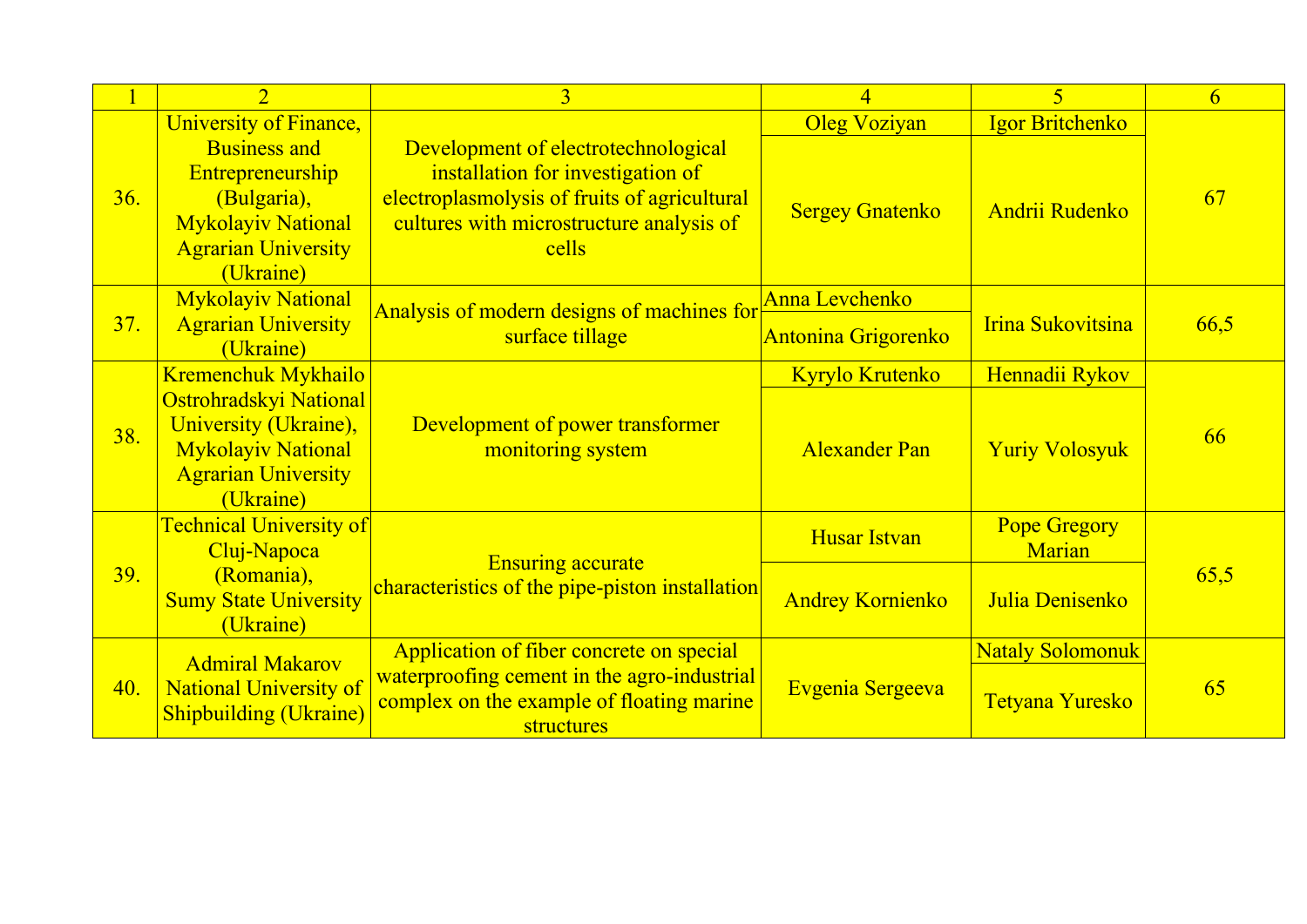|     | $\overline{2}$                                                                                                  | $\overline{3}$                                                                                              | $\overline{4}$                         | $\overline{\mathbf{5}}$                        | 6    |
|-----|-----------------------------------------------------------------------------------------------------------------|-------------------------------------------------------------------------------------------------------------|----------------------------------------|------------------------------------------------|------|
|     | <b>Kharkov National</b><br>Automobile and                                                                       |                                                                                                             | Denis Ivanenko                         | Alexandr<br>Polyansky                          |      |
| 41. | <b>Highway University</b><br>(Ukraine),<br><b>Mykolayiv National</b><br><b>Agrarian University</b><br>(Ukraine) | Stability of wheeled vehicles on slopes                                                                     | <b>Alexander Hustik</b>                | Pavlo Polyansky                                | 64,5 |
| 42. | University of Ljubljana<br>(Slovenia)                                                                           | Development of vibroacoustic diagnostics<br>system of electric machines with structural<br>defects          | Alen Alič                              | Yevheniia<br>Chebotarova<br><b>Roman Manko</b> | 64   |
|     | Jiangsu University of                                                                                           |                                                                                                             | <b>Yang Yikun</b>                      | <b>Sheng Lu</b>                                |      |
| 43. | Science and<br>Technology (China),<br><b>Mykolayiv National</b><br><b>Agrarian University</b><br>(Ukraine)      | Development of electrotechnological<br>installation of vibration treatment of bulk<br>environments in tanks | Dmytro Nepomyaschie Vitaly Mardziavko  |                                                | 63   |
|     | Poznan Polytechnic<br>University (Poland),                                                                      |                                                                                                             | Patrycja Łęt                           | <b>Justina</b><br>Troyanovsva                  |      |
| 44. | <b>Mykolayiv National</b><br><b>Agrarian University</b><br>(Ukraine)                                            | Electromechanics treatments of details of<br>agricultural of machines                                       | <b>Nazarov Anatoliy</b>                | <b>Ivanov Gennady</b>                          | 62   |
| 45. | <b>Pervomaisky Research</b><br>and Training Institute<br>of NUS (Ukraine)                                       | <b>Molds for castings</b>                                                                                   | Natalia Bandurovskaya                  | Lilia Filipishina                              | 61   |
| 46. | Central Ukrainian<br>National Technical<br>University (Ukraine)                                                 | Automation of preparation of design<br>documentation of electrical switchgear                               | Konstantin Kozakov<br>Denis Pashkovsky | Ivan Vasylenko                                 | 59   |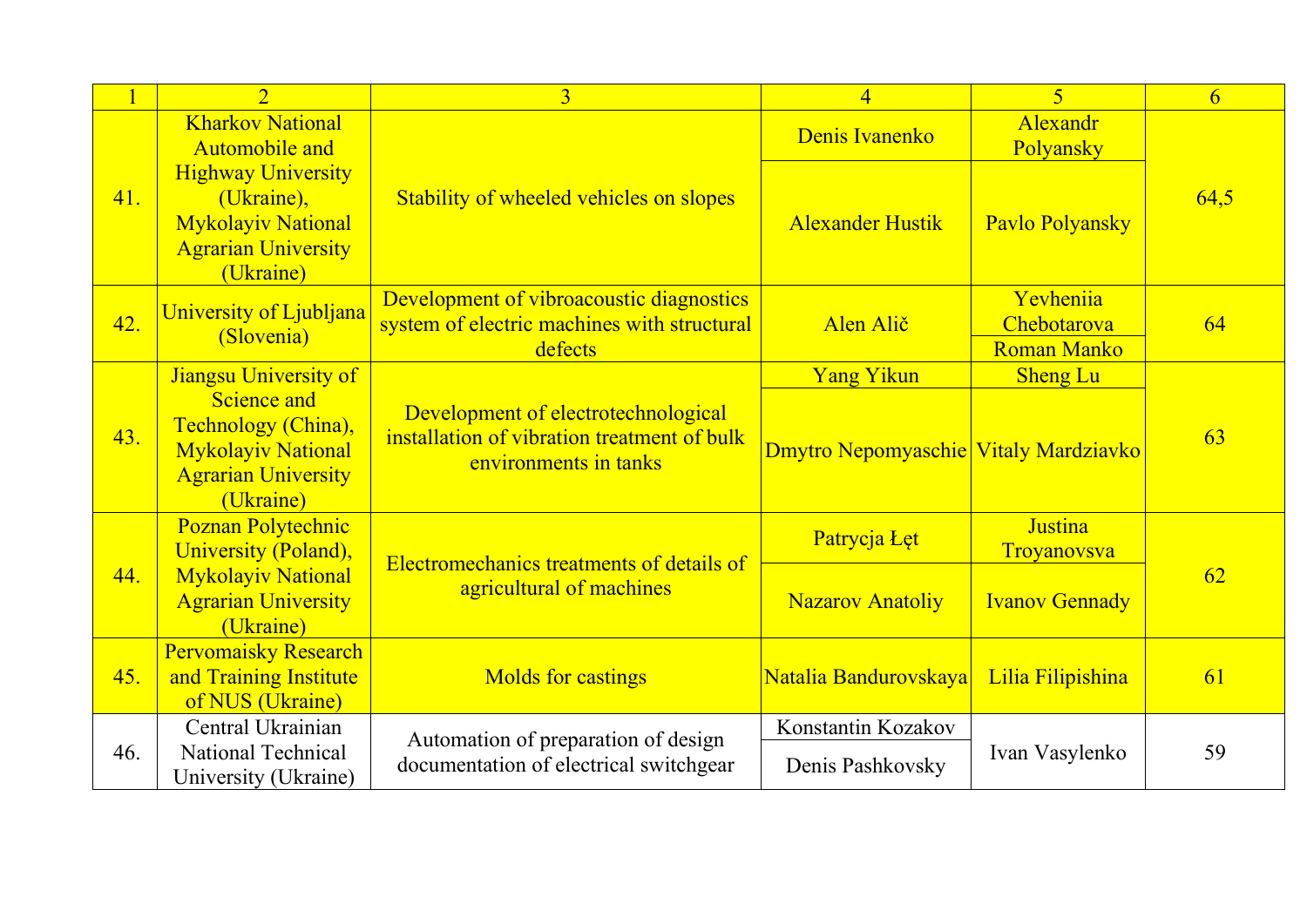|     | $\mathfrak{D}$                                                                                                   | $\overline{3}$                                                                                                                                         | $\overline{4}$        | 5                    | 6    |
|-----|------------------------------------------------------------------------------------------------------------------|--------------------------------------------------------------------------------------------------------------------------------------------------------|-----------------------|----------------------|------|
|     | <b>Integral University</b>                                                                                       |                                                                                                                                                        | Nazia                 | Amit Kumar Goe       |      |
| 47. | (India), Zhejiang<br>international maritime<br>college (China)                                                   | Improving the reliability of the<br>asynchronous motor of the electric drive of<br>port transshipment equipment                                        | Zhao Qinwei           | Liangyu Chen         | 58,5 |
|     | Separate department of<br>the National university                                                                | Improving traffic safety of pedestrians and                                                                                                            | Maxim Bezruchenkov    |                      |      |
| 48. | of bioresources and<br>nature management of<br>Ukraine "Nizhyn<br>agrotechnical institute"<br>(Ukraine)          | pedestrians on the road section on<br>Staropositova Street in the village of Nova<br>Ushytsia, Khmelnytsky region                                      | Andrey Churin         | Nadiya Sheiko        | 58   |
|     | Zhejiang international<br>maritime college,                                                                      |                                                                                                                                                        | Wen Ya                | Ivan Bilyuk          |      |
| 49. | Jiangsu University of<br>Science and Technology<br>(China)                                                       | Intensification of fiberglass curing<br>processes                                                                                                      | Yi-Tong Liu           | Liangyu Chen         | 57,5 |
|     |                                                                                                                  | Research and development of technology                                                                                                                 | Samuel Mikuláško      |                      |      |
| 50. | Technical University of<br>Košice (Slovakia)                                                                     | for strengthening brake pulleys by running<br>rollers                                                                                                  | Martin Kondrát        | Franciszek Botko     | 57   |
| 51. | Lviv National Agrarian                                                                                           | Project of repair of details of agricultural                                                                                                           | Helychak Vitalii      | Sharybura Andrii     | 57   |
|     | University (Ukraine)                                                                                             | machines by welding                                                                                                                                    | Ivasiv Khrystyna      | Levchuk Olexandr     |      |
|     | Poznan Polytechnic                                                                                               | Investigation of the efficiency of the diesel                                                                                                          | Agata Majchrzak       | Justina              |      |
| 52. | University (Poland)                                                                                              | engine of a traction tug on a mixture of<br>ethanol                                                                                                    | Joanna Kiełbasiewicz  | Troyanovsva          | 56,5 |
|     | Jiangsu University of                                                                                            |                                                                                                                                                        | Fang Yu               | Sheng Lu             |      |
| 53. | Science and<br>Technology (China),<br><b>Admiral Makarov</b><br>National University of<br>Shipbuilding (Ukraine) | Formation of functional plasma coatings<br>with a complex of improved physical,<br>mechanical and operational properties for<br>agricultural machinery | <b>Dmitry Chernov</b> | Anton<br>Karpechenko | 56   |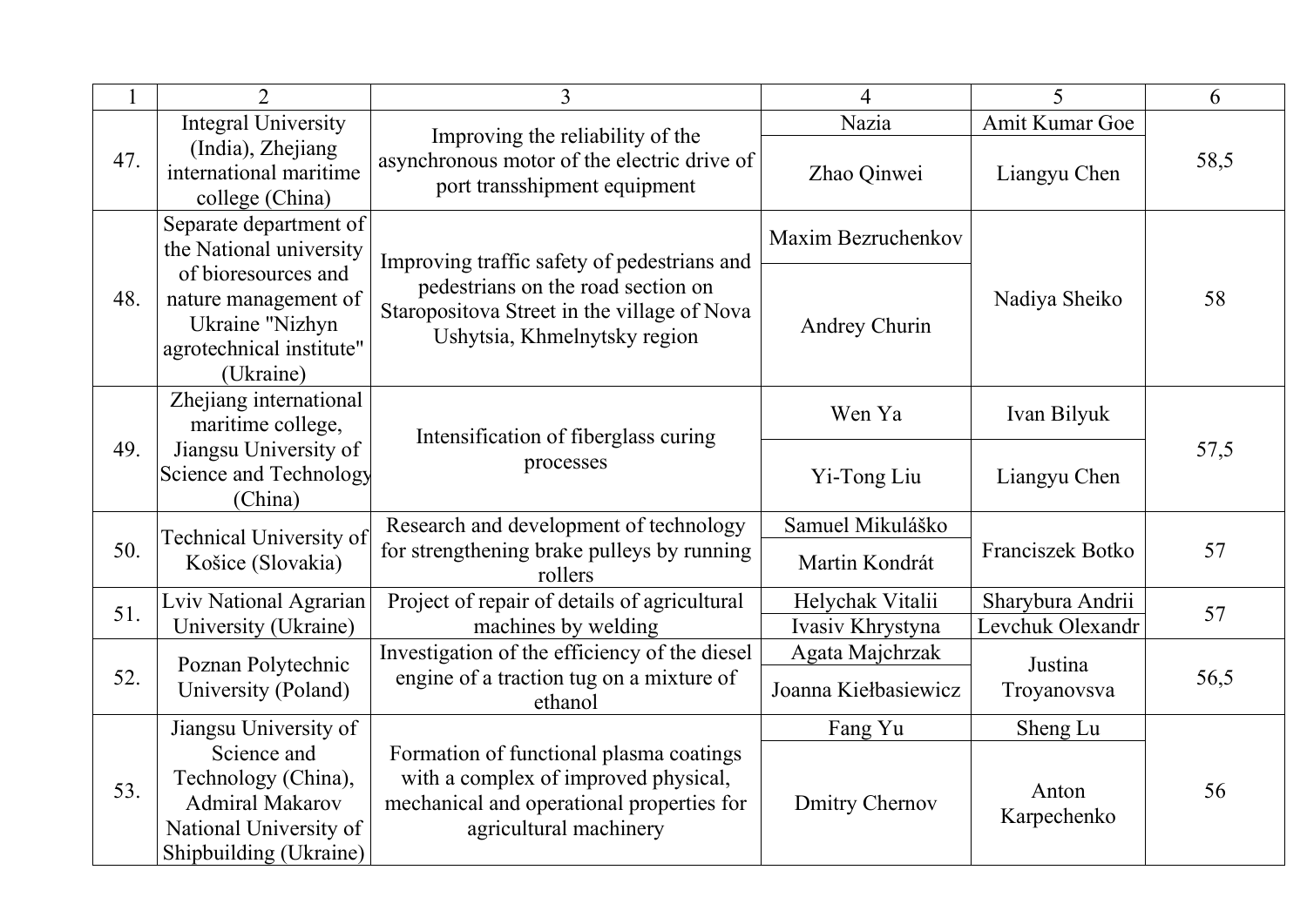|     | $\overline{2}$                 | $\overline{3}$                                 | 4                                                                                                                                                                                                                                                                                                               | 5                      | 6    |
|-----|--------------------------------|------------------------------------------------|-----------------------------------------------------------------------------------------------------------------------------------------------------------------------------------------------------------------------------------------------------------------------------------------------------------------|------------------------|------|
|     | National University            |                                                | Olga Akimenko                                                                                                                                                                                                                                                                                                   |                        |      |
| 54. | "Zaporizhzhia                  | Unconventional fuel for power plants           |                                                                                                                                                                                                                                                                                                                 | Mykola<br>Komochkin    | 56   |
|     | Polytechnic" (Ukraine)         |                                                |                                                                                                                                                                                                                                                                                                                 |                        |      |
|     | O.M. Beketov National          | Improvement of safety during the operation     |                                                                                                                                                                                                                                                                                                                 |                        |      |
| 55. | University of Urban            | of single-phase lines with a voltage of up to  |                                                                                                                                                                                                                                                                                                                 | Alexey Egorov          | 55,5 |
|     | Economy in Kharkiv             |                                                |                                                                                                                                                                                                                                                                                                                 |                        |      |
|     | (Ukraine)                      |                                                |                                                                                                                                                                                                                                                                                                                 |                        |      |
|     | National University of         |                                                |                                                                                                                                                                                                                                                                                                                 | <b>Andrey Novitsky</b> |      |
| 56. | Life and Environmental         | Increasing the durability of naralnyh          |                                                                                                                                                                                                                                                                                                                 |                        | 55   |
|     | Science of Ukraine             | soshniki sowing equipment                      |                                                                                                                                                                                                                                                                                                                 | Igor Kharkov           |      |
|     | (Ukraine)                      |                                                |                                                                                                                                                                                                                                                                                                                 |                        |      |
|     | <b>Batumi Navigation</b>       | Investigation of the impact of ozone on the    |                                                                                                                                                                                                                                                                                                                 |                        |      |
| 57. | <b>Teaching University</b>     | storage and transportation of grain raw        |                                                                                                                                                                                                                                                                                                                 | Andrey Labartkova      | 54   |
|     | (Georgia)                      | materials in port elevators                    |                                                                                                                                                                                                                                                                                                                 |                        |      |
| 58. | Lviv National Agrarian         | Improvement of the                             |                                                                                                                                                                                                                                                                                                                 | Vasyl Tymochko         | 53,5 |
|     | University (Ukraine)           | project of agricultural crops harvesting       |                                                                                                                                                                                                                                                                                                                 | Ivan Horodetskyy       |      |
|     | <b>Odessa National</b>         | Mechanization of grain harvesting for          |                                                                                                                                                                                                                                                                                                                 | Olga Kalaman           |      |
| 59. | Academy of Food                | modernization of threshing drum of KZS-9-      |                                                                                                                                                                                                                                                                                                                 | Igor Savenko           | 53,5 |
|     | Technologies                   | 1 combine harvester "Slavutych"                |                                                                                                                                                                                                                                                                                                                 |                        |      |
|     | (Ukraine)                      |                                                | Svetlana Komochkina<br>Bogdan Kostenko<br>Alexander Dryzhiruk<br>$1 \text{ kV}$<br><b>Eugene Osadchy</b><br>Bogdan Litvinchuk<br>Ganja Eduard<br>Oleg Gnenny<br>Roman Pryshliak<br>Roman Tkachuk<br>Sofa Lisnich's<br>Valentin Balykhin<br>Pavlo Mel'nyk<br>Iha Cymerman<br>Renata Szewczyk<br>Julia Małolepsza |                        |      |
|     | National university of         |                                                |                                                                                                                                                                                                                                                                                                                 |                        |      |
|     | water and                      |                                                |                                                                                                                                                                                                                                                                                                                 | Mykola Holotyuk        |      |
|     | environmental                  |                                                |                                                                                                                                                                                                                                                                                                                 |                        |      |
| 60. | engineering (Ukraine),         | Soil roller with a variety of effects on soils |                                                                                                                                                                                                                                                                                                                 |                        | 53   |
|     | <b>State higher Vocational</b> |                                                |                                                                                                                                                                                                                                                                                                                 | Jacek Cymerman         |      |
|     | school in chelm                |                                                |                                                                                                                                                                                                                                                                                                                 |                        |      |
|     | (Poland)                       |                                                |                                                                                                                                                                                                                                                                                                                 |                        |      |
|     | Poznan Polytechnic             | Improvement of the electric locomotive         |                                                                                                                                                                                                                                                                                                                 | Justina                |      |
| 61. | University (Poland)            | electric drive system with a fixed platform    |                                                                                                                                                                                                                                                                                                                 | Troyanovsva            | 53   |
|     |                                | for cargo transportation on ships              |                                                                                                                                                                                                                                                                                                                 |                        |      |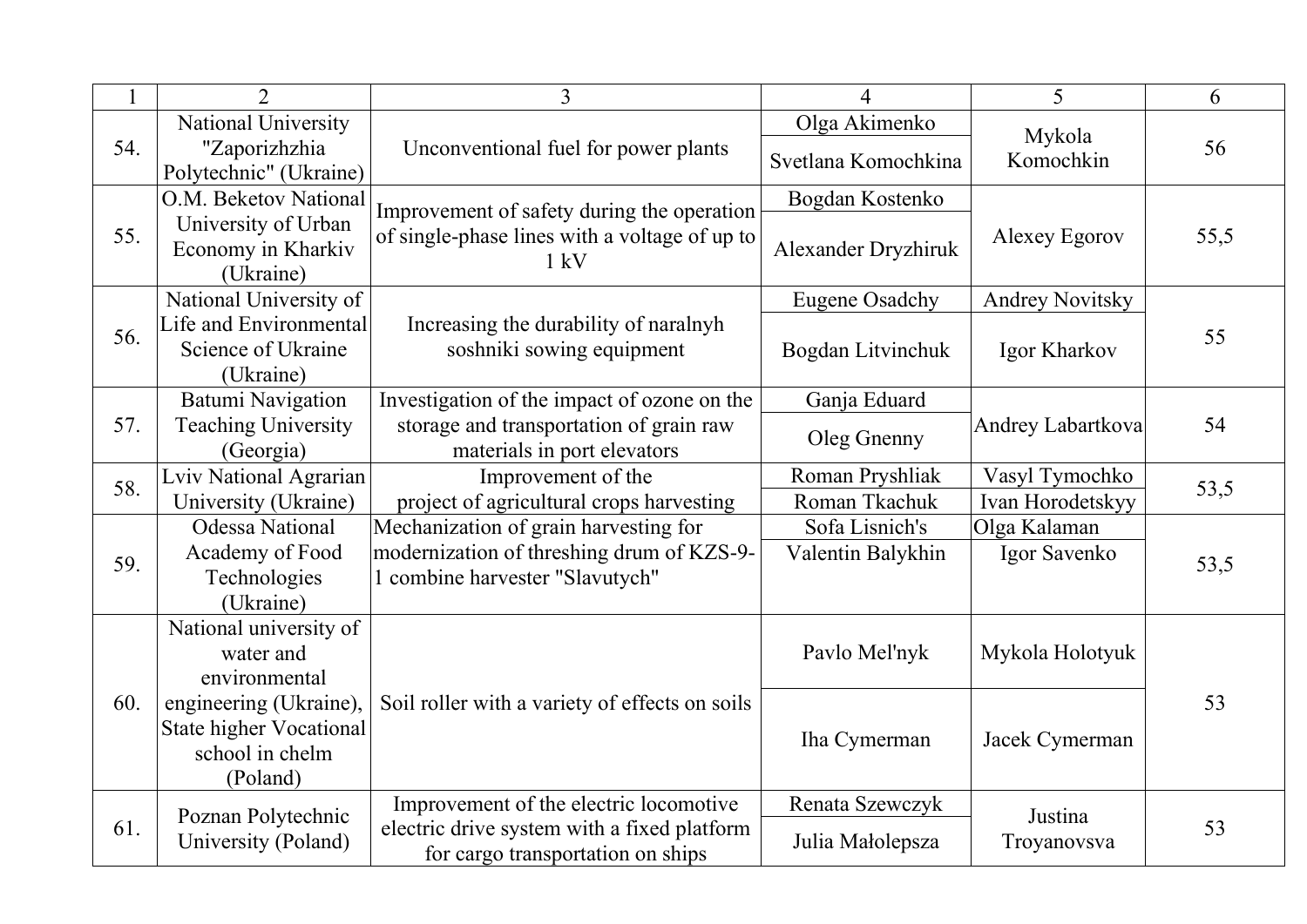|     | $\overline{2}$                                                                              | 3                                                                                                                                                                 | 4                                              | 5                                           | 6    |
|-----|---------------------------------------------------------------------------------------------|-------------------------------------------------------------------------------------------------------------------------------------------------------------------|------------------------------------------------|---------------------------------------------|------|
| 62. | National University<br>"Zaporizhzhia<br>Polytechnic" (Ukraine)                              | Development of a stand for maintenance of<br>press connections of equipment                                                                                       | Vitaliy Kostyuk<br>Tetyana Kalyna              | Mykola<br>Komochkin                         | 52,5 |
| 63. | <b>Sumy National</b><br><b>Agrarian University</b><br>(Ukraine)                             | Research of quality indicators of treatment<br>of soil with disc tools after maize for grai                                                                       | Anton Malovanyi<br>Mykola Khomiak              | Tetyana Khvorost                            | 52,5 |
| 64. | Tashkent University of<br>Agriculture<br>(Uzbekistan)                                       | Improving the efficiency of agricultural<br>machine engines by adding ultrafine tin<br>bronze powder to engine oil                                                | Munirakhon<br>Akhrorova<br>Kamoliddin Alikulov | Dalia Kobeliva                              | 52,5 |
|     | Separate department of<br>the National university<br>of bioresources and                    | Management of automobile transportations                                                                                                                          | Maksym Kulachok                                |                                             |      |
| 65. | nature management of<br>Ukraine "Nizhyn<br>agrotechnical institute"<br>(Ukraine)            | of agricultural products in the conditions of<br>ecological and economic constraints<br>Anatoly Hrynenko                                                          |                                                | Alexander Tolok                             | 52   |
| 66. | National University of<br>Life and Environmental                                            | Investigation of processes of working of<br>lower-dynamic ball safety clutchs with                                                                                | Olena Yoldych                                  | Alexandra<br>Trokhanyak                     | 52   |
|     | Science of Ukraine<br>(Ukraine)                                                             | closed circular profiles of element parts                                                                                                                         | <b>Alexander Dovgiy</b>                        | <b>Alexander Banny</b>                      |      |
| 67. | University (Ukraine)                                                                        | Lviv National Agrarian Simulation of the injuries at the operation in<br>animal farms                                                                             | Volodymyr Khoma<br>Dmytro Shust                | Ivan Horodetskyy<br><b>Ihor Mazur</b>       | 52   |
| 68. | <b>Kyiv National</b><br><b>Economic University</b><br>named after Vadym<br>Hetman (Ukraine) | Electromagnetic power and electricity<br>losses under normal operating conditions of Nikita Ponomarenko<br>electrical equipment of the agro-industrial<br>complex | Anastasia Gonchar                              | Alexander<br>Vostryakov<br>Mikhail Sagaidak | 52   |
| 69. | <b>Admiral Makarov</b><br>National University of<br>Shipbuilding (Ukraine)                  | Optimization of porosity of lightweight<br>elements                                                                                                               | <b>Dmitry Chernov</b><br>Evgenia Sergeeva      | Serhiy Kopiyka                              | 51,5 |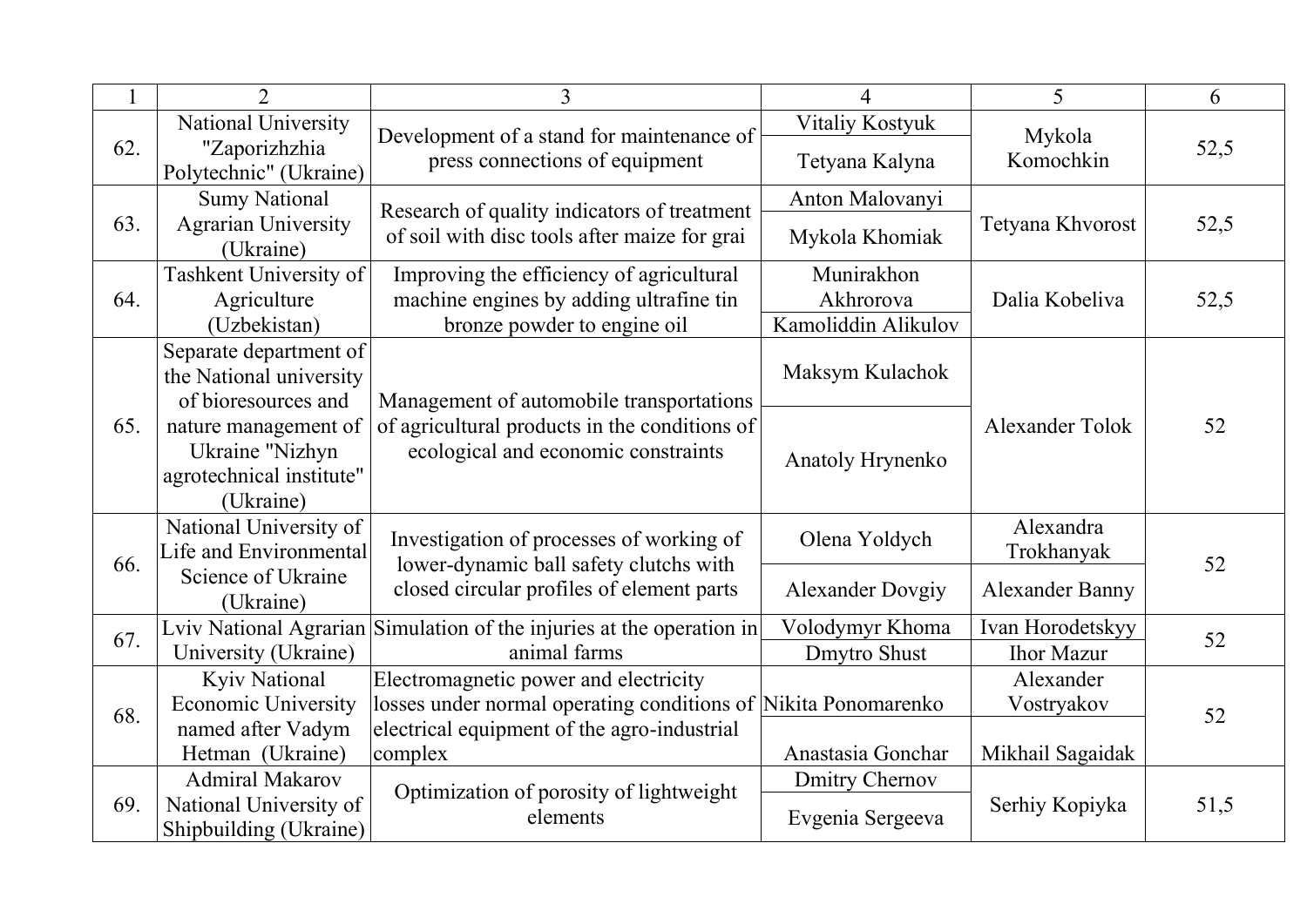|     | $\overline{2}$                                  | $\overline{3}$                                                                 | 4                         | 5                     | 6    |
|-----|-------------------------------------------------|--------------------------------------------------------------------------------|---------------------------|-----------------------|------|
|     | Pervomaisky Research                            |                                                                                | Oleksandrivna Daria       |                       |      |
| 70. | and Training Institute<br>of NUS (Ukraine)      | Research of energy efficiency of the<br>building heating system                | Yuliya Dvulyt             | Igor Tarasov          | 51,5 |
| 71. | State biotechnological                          | Improving the process of maintenance of                                        | Yelyzaveta Borshch        | Victor Kiss           | 51   |
|     | university (Ukraine)                            | fuel injectors of tractor engines                                              | Tatiana Pogulyay          |                       |      |
| 72. |                                                 | Technical University of Research of elements of autonomous power               | <b>Martin Piroh</b>       | Botko František       | 51   |
|     | Košice (Slovakia)                               | supply system                                                                  | Tomáš Sirotňák            |                       |      |
|     | University of Finance,<br>Business and          | Neural network control of                                                      | <b>Sergey Fedorets</b>    |                       |      |
| 73. | Entrepreneurship<br>(Bulgaria)                  | electromechanical system                                                       | Gennady Slivenko          | Igor Britchenko       | 51   |
|     | Kherson Educational-<br>Scientific Institute of |                                                                                | <b>Alexander Balishev</b> |                       |      |
|     | <b>Admiral Makarov</b>                          | Development and research of electric drive<br>system of industrial manipulator |                           |                       |      |
| 74. | (Ukraine)                                       |                                                                                |                           | George<br>Yakimchuk   | 51   |
|     | National University of                          |                                                                                | Illya Nadtochiy           |                       |      |
|     | Shipbuilding (KESI                              |                                                                                |                           |                       |      |
|     | NUS, Kherson)                                   |                                                                                |                           |                       |      |
| 75. | <b>Sumy State University</b>                    | Increasing the load capacity of gears                                          | Andrey Kornienko          | Vitaly Ivanov         | 51   |
|     | (Ukraine)                                       |                                                                                | Mykhailo Amelin           | William Pledge        |      |
|     | O.M. Beketov National<br>University of Urban    | Analysis of the injection of electric motor                                    | Nikita Banakh             |                       |      |
| 76. | Economy in Kharkiv<br>(Ukraine)                 | navantage on the stability of ship's electric<br>lines                         | Maxim Berestovy           | Alexey Egorov         | 50,5 |
|     |                                                 | Investigation of electromagnetic                                               | Lyubov Bazarova           |                       |      |
| 77. | Dnipro State Technical<br>University (Ukraine)  | compatibility of equipment with<br>autonomous generation systems               | David Chugunov            | Eugene<br>Khmelnytsky | 50,5 |
|     | <b>Sumy National</b>                            | Study of the factors influencing qualitative                                   | Volodymyr Hladenkyi       |                       |      |
| 78. | <b>Agrarian University</b><br>(Ukraine)         | indicators of work of pneumatic seeders                                        | Dmitry Klipatsky          | Serhii Sokolik        | 50   |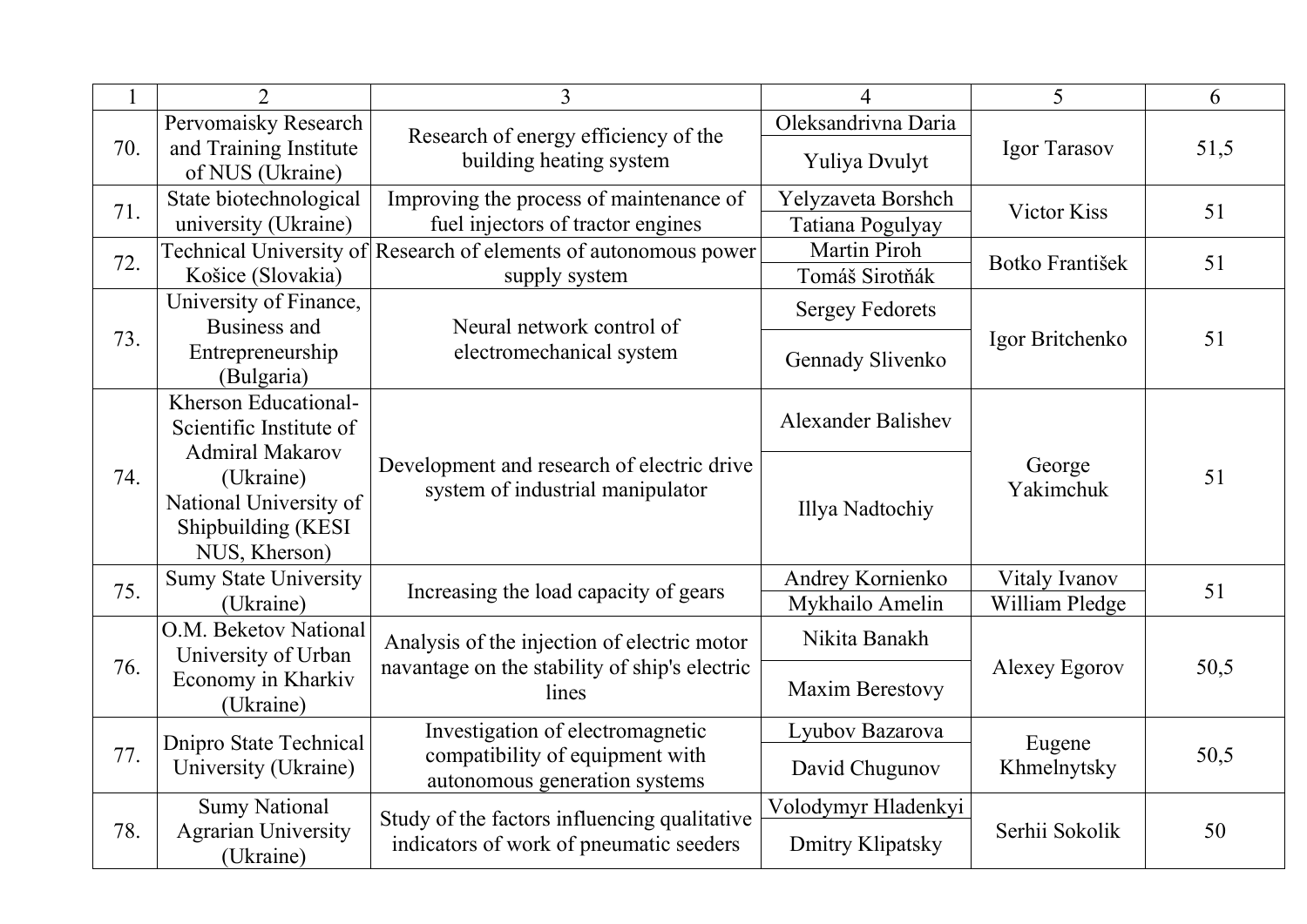|     | $\overline{2}$                                                                                       | $\mathcal{E}$                                                                                                               | $\overline{4}$                                           | 5                   | 6    |
|-----|------------------------------------------------------------------------------------------------------|-----------------------------------------------------------------------------------------------------------------------------|----------------------------------------------------------|---------------------|------|
|     | Zhejiang international                                                                               | Directions of further modernization of the                                                                                  | Kan Xiaonan                                              |                     |      |
| 79. | maritime college<br>(China)                                                                          | energy-saving system of the electric drive<br>of the accumulator electric car                                               | Lu Kecheng                                               | Ivan Bilyuk         | 50   |
|     | National University                                                                                  | Improving the technical inspection of cars                                                                                  | <b>Alexey Bevz</b>                                       |                     |      |
| 80. | "Zaporizhzhia<br>Polytechnic" (Ukraine)                                                              | with the development of a stand for<br>servicing rear axle gearboxes                                                        | Vitaliy Kuritsyn                                         | Mykola<br>Komochkin | 50   |
|     | Batumi Navigation                                                                                    | Project of the refrigeration system of the                                                                                  | <b>Alexander Matviyuk</b>                                |                     |      |
| 81. | <b>Teaching University</b><br>(Georgia)                                                              | port complex                                                                                                                | Sergey Savchenko                                         | Andrey Labartkova   | 49,5 |
|     | Central Ukrainian                                                                                    | Investigation of existing variations of                                                                                     | Oleg Darienko                                            |                     |      |
| 82. | National Technical<br>University (Ukraine)                                                           | separators in port elevators with<br>modification of the control branch                                                     | Bogdan Rud                                               | Ivan Vasylenko      | 49,5 |
|     | Kherson Educational-<br>Scientific Institute of                                                      |                                                                                                                             | Dmitriy Okryach                                          | Natalia Andrieieva  |      |
| 83. | <b>Admiral Makarov</b><br>(Ukraine)<br>National University of<br>Shipbuilding (KESI<br>NUS, Kherson) | Investigation of the effectiveness of engines<br>of agricultural machines when using<br>antifriction additives in motor oil | Viktoriia Sokolik                                        | Serhyi Maksimov     | 49   |
| 84. | Tashkent University of<br>Agriculture<br>(Uzbekistan                                                 | Increasing the service life of metal-polymer<br>bearings of agricultural machinery due to<br>plasma chemical treatment      | Davronbek<br>Abdunosirov<br>Kodirjon<br>Abdurakhmanov    | Dalia Kobeliva      | 49   |
|     | Poznan Polytechnic                                                                                   | Schematic and constructive decisions of                                                                                     | Magdalena Kubiak                                         | Justina             |      |
| 85. | University (Poland)                                                                                  | improvement of elements of the electric<br>drive of deep pump installation                                                  | Marta Kwinto                                             | Troyanovsva         | 48,5 |
| 86. | O.M. Beketov National<br>University of Urban<br>Economy in Kharkiv<br>(Ukraine)                      | Use of new technologies to improve the<br>efficiency and reliability of robotic<br>electrical systems                       | Anastasia<br>Martirosyants<br>Anastasia<br>Martirosyants | Alexey Egorov       | 48   |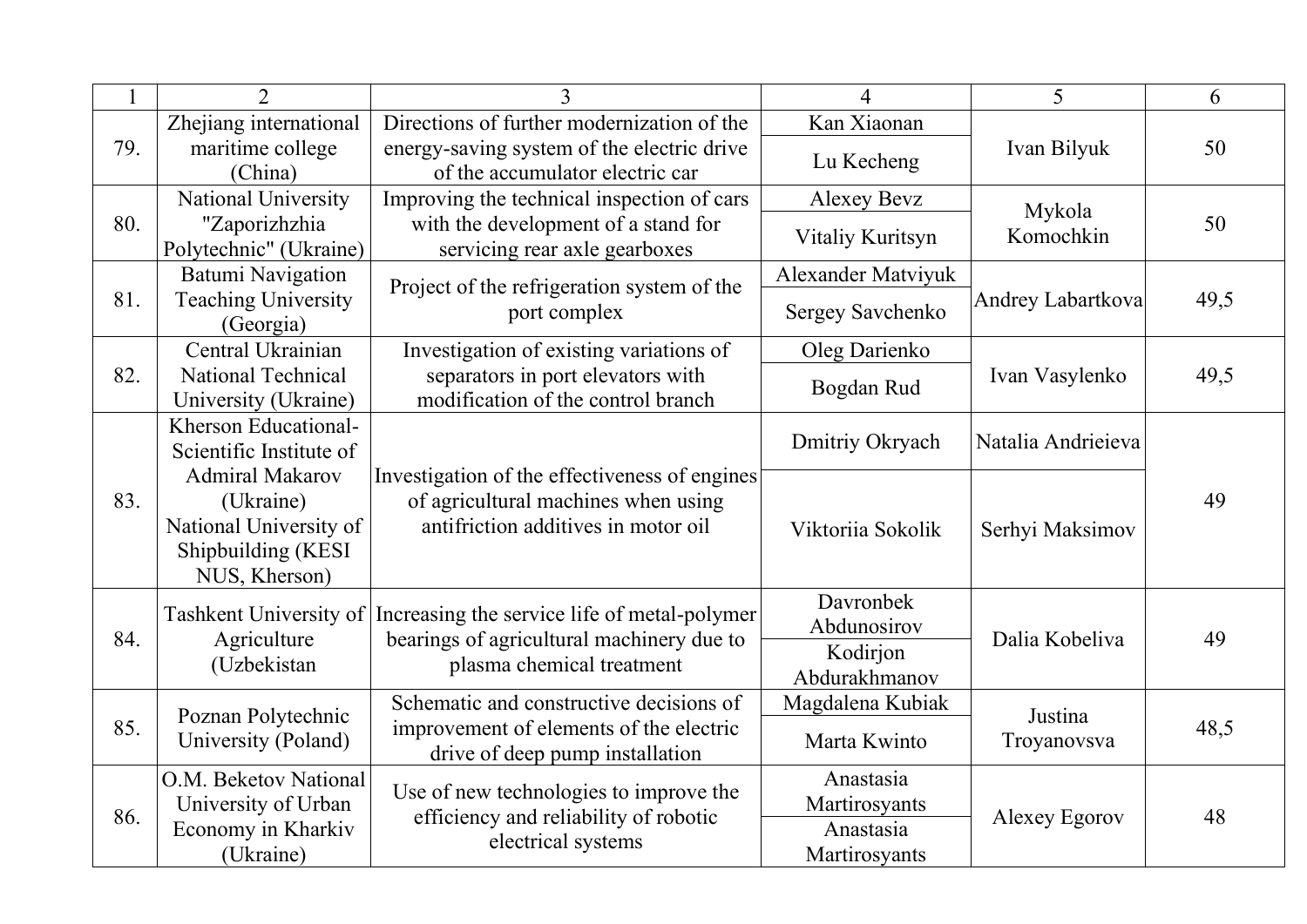|     | 2                          | $\overline{3}$                                                                   | $\overline{4}$     | 5                   | 6    |
|-----|----------------------------|----------------------------------------------------------------------------------|--------------------|---------------------|------|
|     | Jiangsu University of      |                                                                                  | Si Caogang         |                     |      |
| 87. | Science and                | Improving the efficiency of gas turbines by<br>applying heat-protective coatings | Shan Cheng         | Liangyu Chen        | 48   |
|     | Technology (China)         |                                                                                  |                    |                     |      |
|     | Jiangsu University of      |                                                                                  | Fang Yu            | Sheng Lu            |      |
|     | Science and                |                                                                                  |                    |                     |      |
| 88. | Technology (China),        | Mechanization of vegetable growing with                                          |                    |                     | 47,5 |
|     | <b>Admiral Makarov</b>     | modernization of vegetable seeder                                                | Eugene Adamovich   | <b>Bobrov Maxim</b> |      |
|     | National University of     |                                                                                  |                    |                     |      |
|     | Shipbuilding (Ukraine)     |                                                                                  |                    |                     |      |
|     | <b>Integral University</b> |                                                                                  | Sana Khanam        | Amit Kumar Goe      |      |
| 89. | (India), Zhejiang          | Creating the optimal composition of the air                                      |                    |                     | 47,5 |
|     | international maritime     | environment                                                                      | Cui Yiming         | Liangyu Chen        |      |
|     | college (China)            |                                                                                  |                    |                     |      |
|     | University of Finance,     |                                                                                  | Tetyana Grigorieva |                     |      |
| 90. | Business and               | Plastic deformation of details                                                   |                    | Igor Britchenko     | 47   |
|     | Entrepreneurship           |                                                                                  | Roman Rovinsky     |                     |      |
|     | (Bulgaria)                 |                                                                                  |                    |                     |      |
|     | National University        | Research and development of technology                                           | Victoria Savkova   | Mykola              |      |
| 91. | "Zaporizhzhia              | for running balls of parts of agricultural                                       | Vitaliy            | Komochkin           | 47   |
|     | Polytechnic" (Ukraine)     | machinery                                                                        | Derevyanchenko     |                     |      |
| 92. | Poznan Polytechnic         | Research of dynamic modes of gas-diesel                                          | Bartosz Kryczka    | Troyanovsva         | 46,5 |
|     | University (Poland)        | unit                                                                             | Szymon Winiarski   | Justina             |      |
|     | Separate department of     |                                                                                  | Mykhailo Rybitsky  |                     |      |
|     | the National university    |                                                                                  |                    |                     |      |
|     | of bioresources and        | Management of automobile transportations                                         |                    |                     |      |
| 93. | nature management of       | of agricultural products in terms of biofuel                                     |                    | Lilia Savchenko     | 46,5 |
|     | Ukraine "Nizhyn            | production                                                                       | Eugene Einbinder   |                     |      |
|     | agrotechnical institute"   |                                                                                  |                    |                     |      |
|     | (Ukraine)                  |                                                                                  |                    |                     |      |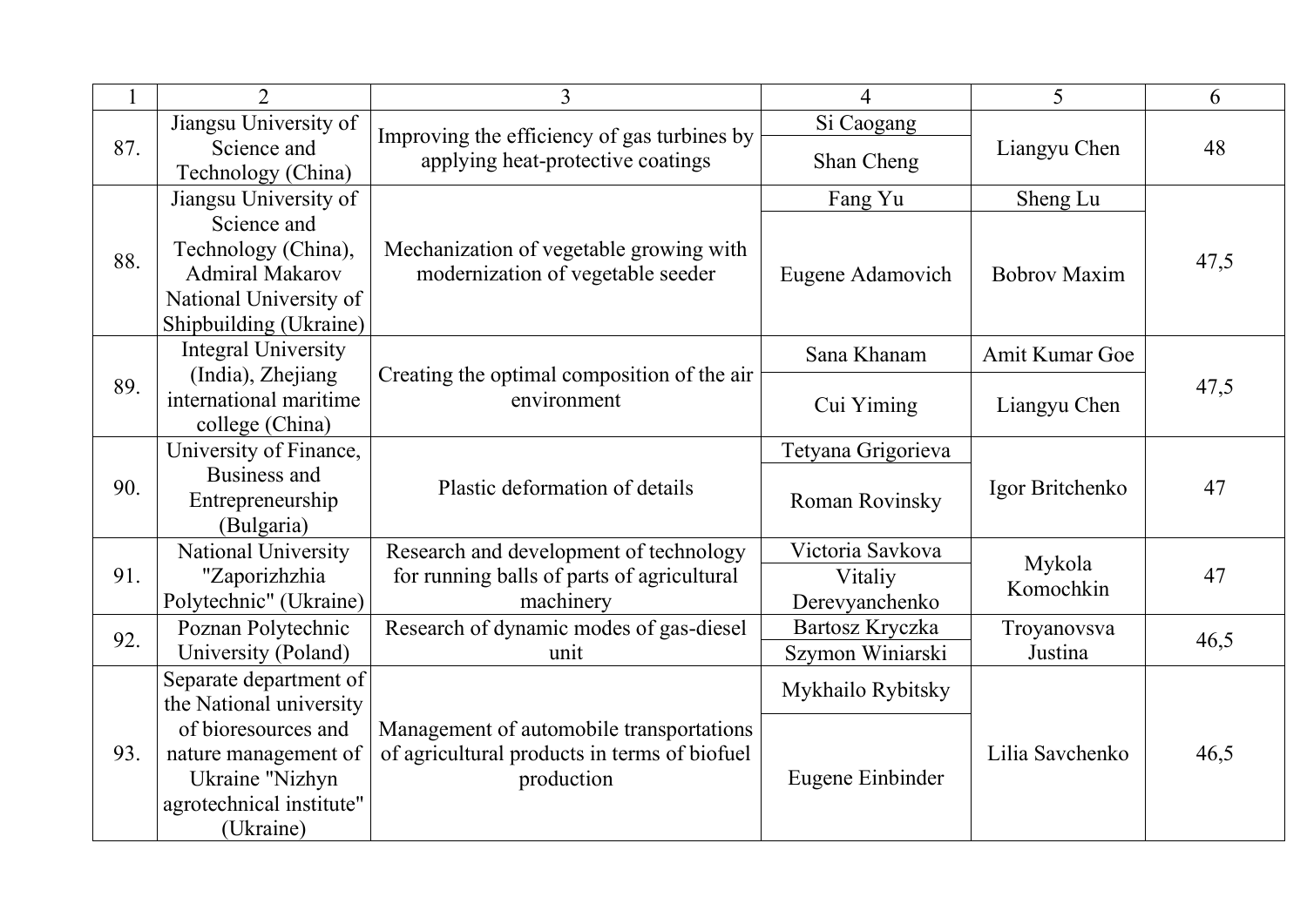|      | $\overline{2}$                         | 3                                                                           | 4                      | 5                                                                  | 6    |
|------|----------------------------------------|-----------------------------------------------------------------------------|------------------------|--------------------------------------------------------------------|------|
| 94.  | Lviv National Agrarian                 | Study of technological parameters of                                        | Yaroslav Bezuhlyi      | Oleh Krupych                                                       |      |
|      | University (Ukraine)                   | sprayer operation                                                           | Vitalii Kotsiuba       | YaroslavSemen                                                      | 46,5 |
|      | <b>Kharkov National</b>                |                                                                             | <b>Dmitry Zhuravel</b> |                                                                    |      |
| 95.  | Automobile and                         | Ergonomic support of the tractor driver's                                   |                        | Andrii Molodan                                                     | 46   |
|      | <b>Highway University</b><br>(Ukraine) | workplace                                                                   | Ivan Ryabushko         |                                                                    |      |
|      | Pervomaisky Research                   | Design and manufacture of self-propelled                                    | Alexey Korshomny       |                                                                    |      |
| 96.  | and Training Institute                 | barge-platform of basalt-cement for                                         |                        | <b>Viktor Oshovsky</b>                                             | 46   |
|      | of NUS (Ukraine)                       | transshipment of cereals                                                    | Prokhor Livinsky       |                                                                    |      |
| 97.  | State biotechnological                 | Improving the efficiency of loading and                                     | Yuliya Kurylko         |                                                                    | 46   |
|      | university (Ukraine)                   | unloading of mineral fertilizers                                            | Vadim Vlasenko         |                                                                    |      |
|      | National university of                 |                                                                             | Ivan Shcherba          |                                                                    |      |
| 98.  | water and                              | Study of the efficiency of cultivator legs                                  |                        |                                                                    | 46   |
|      | environmental                          |                                                                             | Sergey Boyarchuk       | Ruslan Ridnyy<br>Oleh Bundza<br>Mykola Holotyuk<br>Igor Britchenko |      |
|      | engineering (Ukraine)                  |                                                                             |                        |                                                                    |      |
|      | University of Finance,                 | Automated design of single-phase<br>asynchronous motors for agro-industrial | Vitaliy Ursa           |                                                                    |      |
| 99.  | Business and                           |                                                                             |                        |                                                                    | 45,5 |
|      | Entrepreneurship<br>(Bulgaria)         | complex                                                                     | Dmytro Amelin          |                                                                    |      |
|      | <b>Integral University</b>             |                                                                             | Eliza Zaidi            | Amit Kumar Goe                                                     |      |
|      | (India), Zhejiang                      | Improving the efficiency of the device for                                  |                        |                                                                    |      |
| 100. | international maritime                 | freezing multicomponent mixtures                                            | Yang Jiayi             | Liangyu Chen                                                       | 45,5 |
|      | college (China)                        |                                                                             |                        |                                                                    |      |
|      | Zhejiang international                 | Analysis of the elements of the autonomous                                  | Gan Lin                |                                                                    |      |
| 101. | maritime college                       | power supply system of power plants                                         | Ge Xiwen               | Ivan Bilyuk                                                        | 45   |
|      | (China)                                |                                                                             |                        |                                                                    |      |
|      | Pryazovskyi State                      | Research of heat and mass transfer                                          | Olena Sidorenko        | Victoria Gonchar                                                   |      |
| 102. | <b>Technical University</b>            | processes in the building of the type                                       | Yuliya Drobot          |                                                                    | 45   |
|      | (Ukraine)                              | "botanical garden"                                                          |                        | Alexander Kalinin                                                  |      |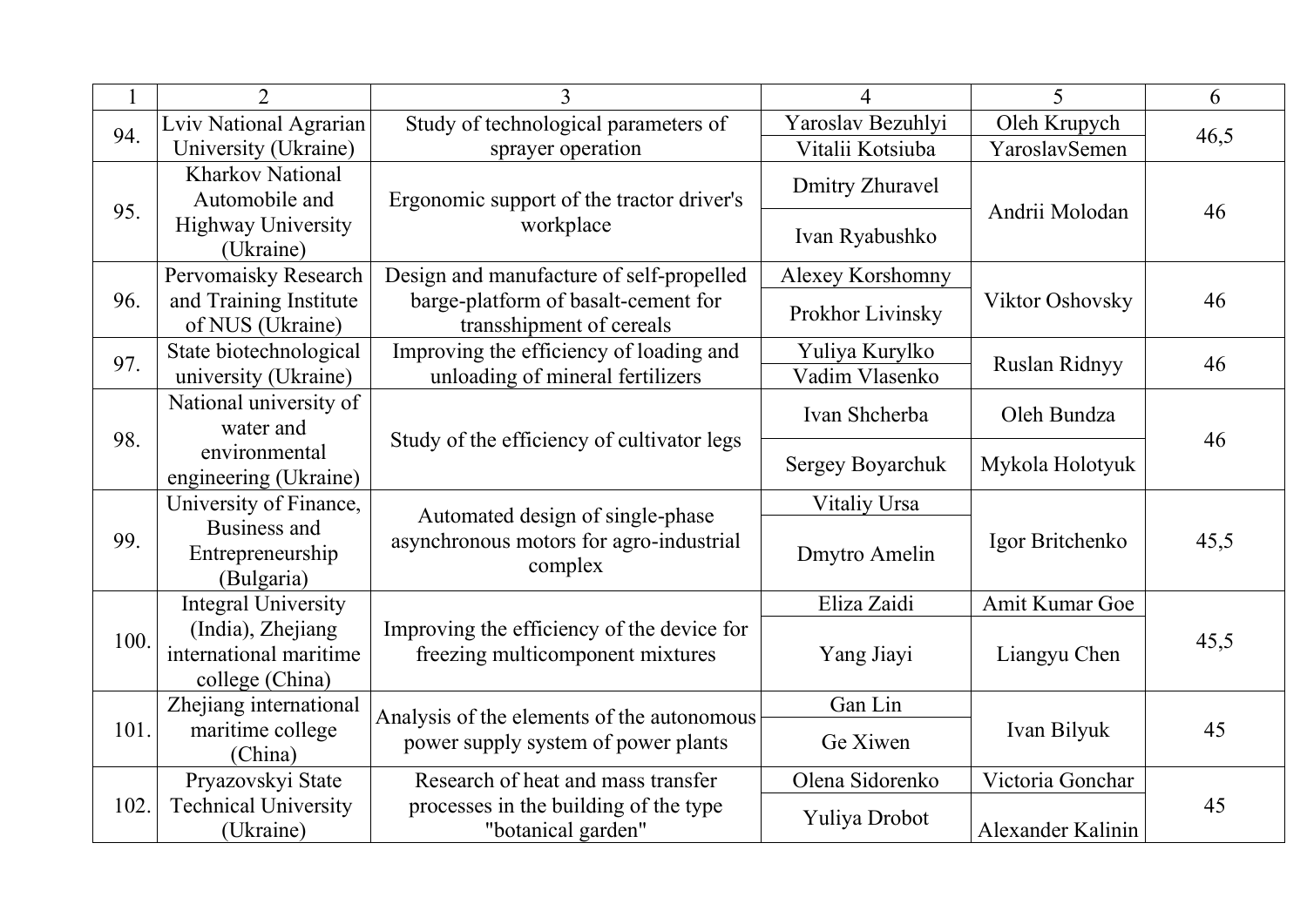|      | $\overline{2}$                                                                   | 3                                                                                                                                                                          | 4                                | 5                                   | 6    |
|------|----------------------------------------------------------------------------------|----------------------------------------------------------------------------------------------------------------------------------------------------------------------------|----------------------------------|-------------------------------------|------|
|      | Central Ukrainian                                                                |                                                                                                                                                                            | Anton Ovdiychuk                  |                                     |      |
| 103. | <b>National Technical</b><br>University (Ukraine)                                | Positional electric drive of ship mechanisms<br>and devices based on collectorless engine                                                                                  | Yuriy Rakulenko                  | Ivan Vasylenko                      | 44,5 |
| 104. | National aviation<br>university (Ukraine)                                        | Studies of mechanisms affect the<br>improvement of additives on the<br>technological properties of gluten-free flour<br>in the technology of unleavened bakery<br>products | Karina Lisova<br>Valeria Marchuk | Tetiana Kniazieva<br>Olena Kazanska | 44   |
|      | Technical University of                                                          | Research and development of technology                                                                                                                                     | Ján Vidumský                     |                                     |      |
| 105. | Košice (Slovakia)                                                                | for restoration of parts of power plants by<br>electrospark treatment                                                                                                      | Adam Hronček                     | Botko František                     | 43,5 |
| 106. | <b>Sumy State University</b><br>(Ukraine),                                       | Numerical simulation of a fixture for                                                                                                                                      | Parfentsey Ivan<br>Sergeevich    | Ivan Degtyarev                      | 43   |
|      | Technical University of<br>Košice (Slovakia)                                     | connecting rods machining                                                                                                                                                  | Gabshtur Peter                   | Botko František                     |      |
|      | <b>Kharkov National</b>                                                          |                                                                                                                                                                            | <b>Bystrov Denis</b>             |                                     |      |
| 107. | Automobile and<br><b>Highway University</b><br>(Ukraine)                         | Improving working conditions for<br>maintenance and repair of tractors                                                                                                     | Kalyukh Andrey                   | Yevgen Dubinin                      | 42,5 |
|      | Separate department of<br>the National university<br>of bioresources and         | Development of transport process during                                                                                                                                    | Yermolaev Maksym                 |                                     |      |
| 108. | nature management of<br>Ukraine "Nizhyn<br>agrotechnical institute"<br>(Ukraine) | transportation of dangerous goods in the<br>conditions of Pereyaslav-Khmelnytsky<br>district                                                                               | Fedirko Vladislav                | Alexander Tolok                     | 42   |
|      | <b>Sumy National</b>                                                             | Research of the factors influencing                                                                                                                                        | Surai Vadim                      |                                     |      |
| 109  | <b>Agrarian University</b><br>(Ukraine)                                          | qualitative indicators of plowing                                                                                                                                          | Godzishch Denis                  | Serhii Sokolik                      | 42   |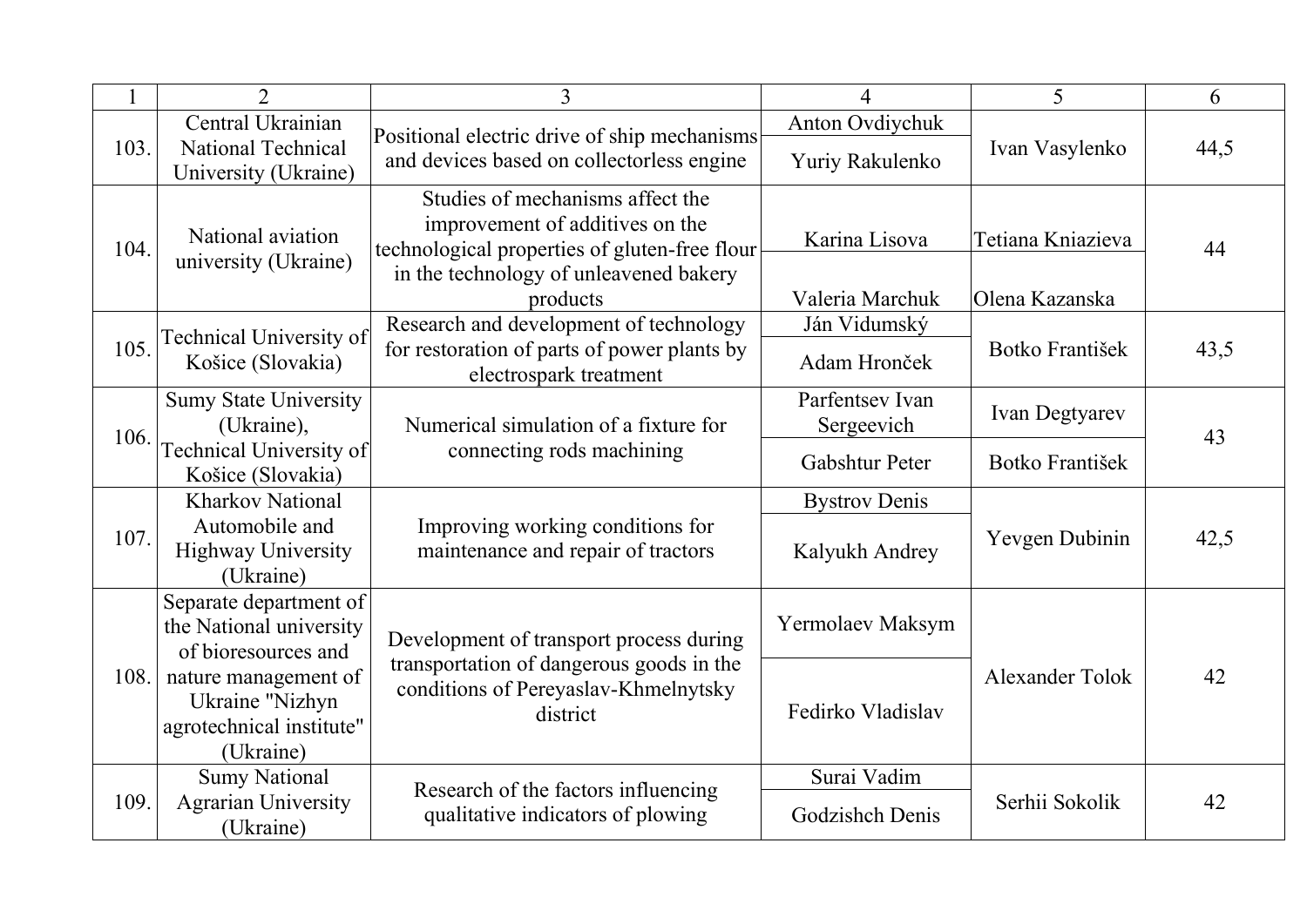|      |                                                           | 3                                                                                                               | $\overline{4}$        | 5                        | 6    |
|------|-----------------------------------------------------------|-----------------------------------------------------------------------------------------------------------------|-----------------------|--------------------------|------|
|      | National University of                                    |                                                                                                                 | Oleg Pashchynsky      | <b>Andrey Novitsky</b>   |      |
| 110. | Life and Environmental<br>Science of Ukraine<br>(Ukraine) | Research of technical condition and<br>increase of resource of details of hydraulic<br>cylinders at restoration | Mykola Yurchuk        | <b>Alexander Bistriy</b> | 42   |
|      | O.M. Beketov National<br>University of Urban              | Optimization of the design of a                                                                                 | Bogdan Kostenko       |                          |      |
| 111. | Economy in Kharkiv<br>(Ukraine)                           | synchronous jet engine for ship power<br>plants                                                                 | Vladislav Litvyak     | Alexey Egorov            | 41,5 |
|      | Pryazovskyi State                                         | Оцінка навантажувальної здатності                                                                               | Kateryna Tormysheva   | Anna Muterko             |      |
| 112. | <b>Technical University</b><br>(Ukraine)                  | редукторів при перекосах валів<br>зубчастих коліс машинних агрегатів                                            | Sergey Aksyuzov       | <b>Alexey Mints</b>      | 41,5 |
|      | <b>Odessa National</b><br>Academy of Food                 | Improving energy efficient heating systems<br>through the introduction of energy saving                         | Anastasia Ignatenko   | Irina Sedikova           |      |
| 113. | Technologies<br>(Ukraine)                                 | technologies for boilers                                                                                        | Natalia Maksymenko    | Victoria Bondar          | 41   |
|      | Jiangsu University of                                     |                                                                                                                 | Yang Yikun,           |                          |      |
| 114. | Science and<br>Technology (China)                         | Improving the physical and mechanical<br>properties of plasma coatings                                          | Zhou Jihao            | Liangyu Chen             | 41   |
|      | Technical University of                                   | Repair and increase of wear resistance of a                                                                     | Marek Fedor           |                          |      |
| 115. | Košice (Slovakia)                                         | ring of the diesel compressor by method of<br>ionic nitriding                                                   | Róbert Ropovík        | Botko František          | 40,5 |
|      | Batumi Navigation                                         | Development and research of a laser                                                                             | Mykhailo Krot         |                          |      |
| 116. | <b>Teaching University</b><br>(Georgia)                   | module for processing products and raw<br>materials in the stream                                               | <b>Sergey Dyatkov</b> | Andrey Labartkova        | 40   |
|      | University of Finance,                                    |                                                                                                                 | Maxim Mikhailovsky    |                          |      |
| 117. | <b>Business and</b><br>Entrepreneurship<br>(Bulgaria)     | Automated control system of the electric<br>drive of the mechanism with fuzzy<br>regulator                      | Vitaliy Ursa          | Igor Britchenko          | 39,5 |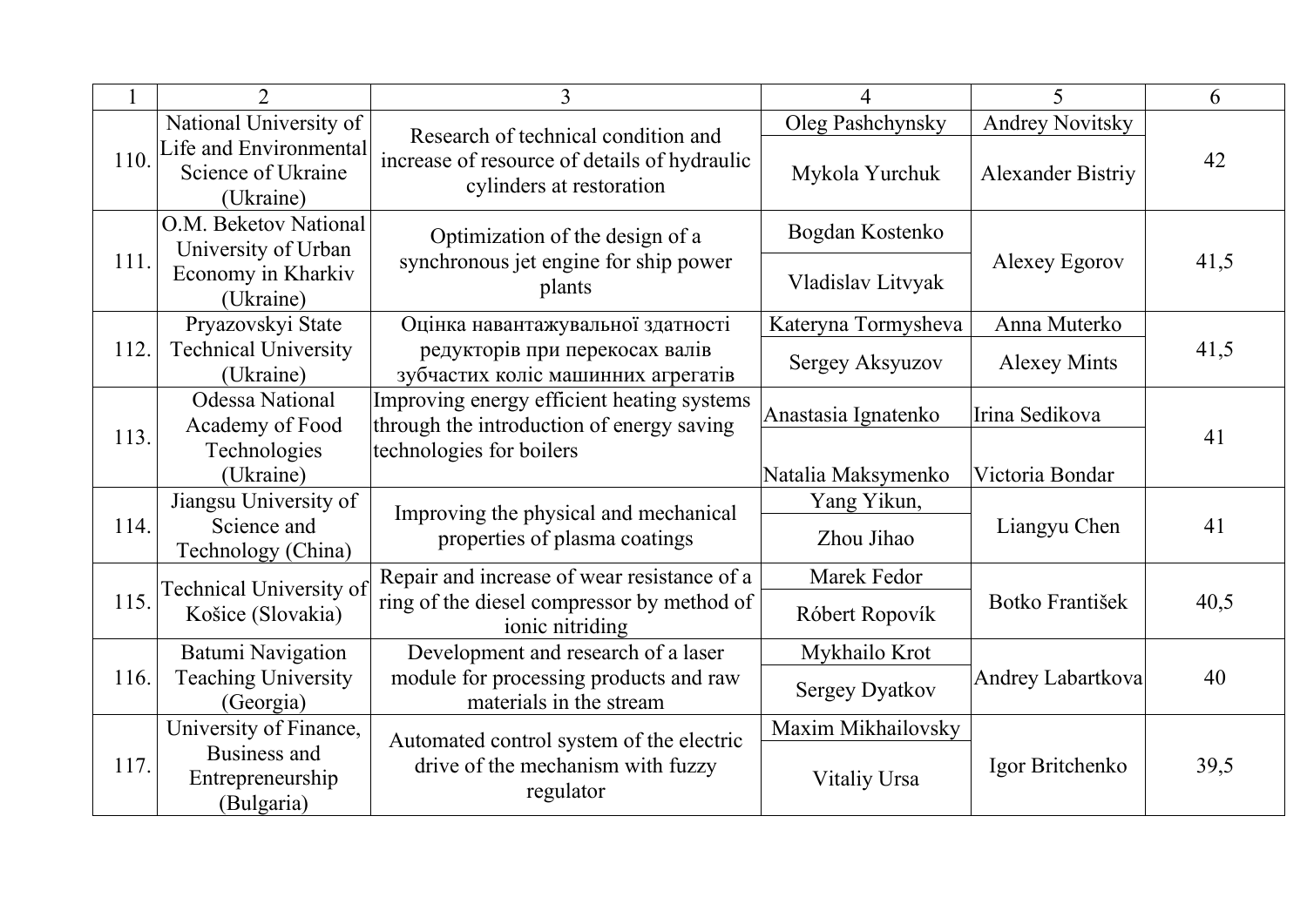|      | $\overline{2}$                                                 | 3                                                                             | 4                    | 5                 | 6    |
|------|----------------------------------------------------------------|-------------------------------------------------------------------------------|----------------------|-------------------|------|
| 118. | Dnipro State Technical                                         | Construction of emergency generator<br>systems based on low-power synchronous | Yulian Minyailo      | Victor Nizimov    | 39   |
|      | University (Ukraine)                                           | machines                                                                      | Karina Dekhtyar      |                   |      |
|      | National university of                                         |                                                                               | Sofiya Zaborovska    | Olena Nalobina    |      |
|      | water and<br>environmental                                     | Research of directions of ensuring the                                        |                      |                   |      |
| 119. | engineering (Ukraine),                                         | operability of the combine fleet of the farm                                  | Lukasz Muzyka        | Jacek Cymerman    | 39   |
|      | <b>State higher Vocational</b><br>school in chelm              |                                                                               |                      |                   |      |
|      | (Poland)                                                       |                                                                               |                      |                   |      |
|      |                                                                | University of the state International transportation technologies             | Christina Filipina   |                   |      |
|      |                                                                | 120. fiscal service of ukraine and customs clearance elements                 |                      | Julia Kovalenko   | 39   |
|      | (Ukraine)                                                      |                                                                               | Ivanna Shapovaliuk   |                   |      |
|      | Zhejiang international                                         | Analysis and determination of damage sites                                    | Ding Rui             |                   |      |
| 121. | maritime college                                               | of the tooth zone of stators of                                               | Duan Shengyang       | Ivan Bilyuk       | 38,5 |
|      | (China)                                                        | turbogenerators and electric machines                                         |                      |                   |      |
|      | <b>Integral University</b>                                     | Analysis and development of ways to                                           | Avjeet Kaur          | Amit Kumar Goe    |      |
| 122. | (India), Zhejiang<br>international maritime<br>college (China) | increase the export of products of grain<br>enterprises of Ukraine by water   | Chen Daxin           | Liangyu Chen      | 38   |
|      | <b>Batumi Navigation</b>                                       | Development of technology for passenger                                       | Denis Sandetsky      |                   |      |
| 123. | <b>Teaching University</b><br>(Georgia)                        | transportation by water transport to increase<br>energy efficiency            | <b>Dmitry Vornik</b> | Andrey Labartkova | 37,5 |
|      |                                                                | Comparison of technical level indicators of                                   | Kashtalyan Nikita    |                   |      |
|      | Central Ukrainian                                              | transformers and reactors with toroidal and                                   | Andreevich           |                   |      |
| 124. | National Technical                                             | radial magnetic conductors for their                                          |                      | Ivan Vasylenko    | 37   |
|      | University (Ukraine)                                           | installation in cylindrical tubular shells of                                 | Yaroslav Tsyganenko  |                   |      |
|      |                                                                | limited diameter of submersible pumps                                         |                      |                   |      |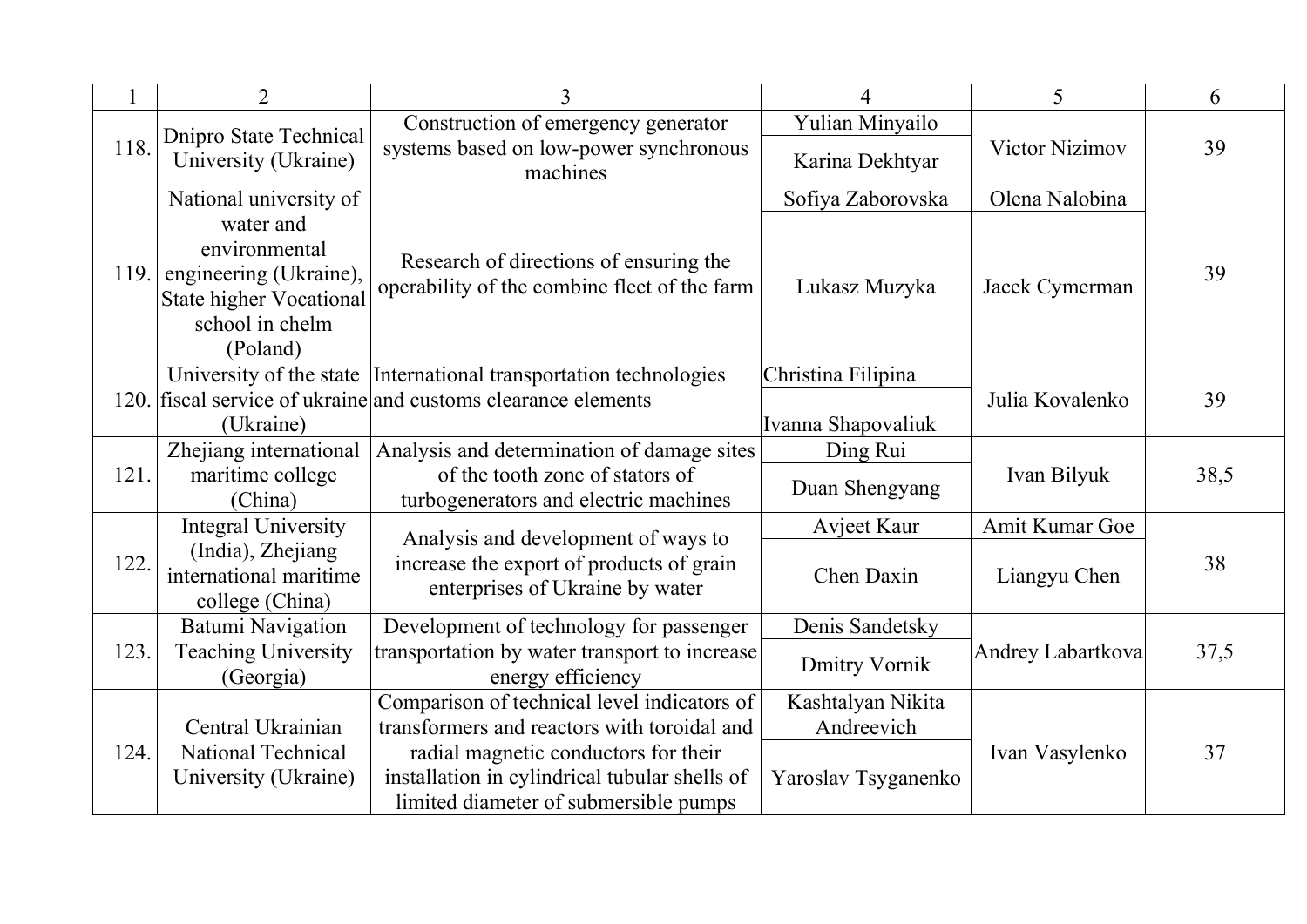|      | $\overline{2}$                                   | 3                                                                               | 4                    | 5                    | 6    |
|------|--------------------------------------------------|---------------------------------------------------------------------------------|----------------------|----------------------|------|
|      | Pervomaisky Research                             |                                                                                 | Vadim Polyanny       |                      |      |
| 125. | and Training Institute<br>of NUS (Ukraine)       | Development of epoxy binder composition<br>for printing on 3D printer materials | Alexander Prokopchuk | Lilia Filipishina    | 37   |
|      | <b>Odessa National</b>                           | Development of heat and sound protection                                        | Dmitry Chernyak      | Denis Sedikov        |      |
|      | Academy of Food                                  | structures                                                                      |                      |                      | 37   |
| 126. | Technologies                                     |                                                                                 |                      |                      |      |
|      | (Ukraine)                                        |                                                                                 | Anastasia Bondarenko | Irina Sedikova       |      |
|      | <b>Kyiv National</b>                             | Improving the vibroacoustic characteristics                                     | Camomile Veronica    |                      |      |
| 127. | <b>Economic University</b>                       | of machines and mechanisms of the agro-                                         | Maximovna            | Elena Shatilova      | 37   |
|      | named after Vadym                                | industrial complex through the use of                                           |                      |                      |      |
|      | Hetman (Ukraine)                                 | innovative gears                                                                | Maxim Savitsky       | Elena Prokhorova     |      |
|      | <b>National University</b>                       |                                                                                 | Perveev Dmitry       | Mykola               |      |
| 128. | "Zaporizhzhia                                    | Biofuels for marine power plants                                                | Oleg Molchanov       | Komochkin            | 36,5 |
|      | Polytechnic" (Ukraine)                           |                                                                                 |                      |                      |      |
|      | O.M. Beketov National                            | Designing the rotor of an asynchronous                                          | Maria Polischuk      |                      |      |
| 129. | University of Urban                              | motor with a method of achieving high                                           |                      | Alexey Egorov        | 36   |
|      | Economy in Kharkiv<br>(Ukraine)                  | energy performance                                                              | Oleg Bondarenko      |                      |      |
|      | National University of                           |                                                                                 | Mykola Denisenko     |                      |      |
|      | Life and Environmental                           | Assessment of the technical condition of                                        |                      |                      |      |
| 130. | Science of Ukraine                               | mower segments and improving the                                                | Victoria Kitty       | Yuliy Revenko        | 36   |
|      | (Ukraine)                                        | technology of their restoration                                                 |                      |                      |      |
|      |                                                  | Optimization of the choice of combustion                                        | Anastasia Kovtunenko | Irina Korostova      |      |
| 131. | Pryazovskyi State<br><b>Technical University</b> | process parameters                                                              |                      |                      | 36   |
|      | (Ukraine)                                        | for further simulation of the actual diesel                                     | Yuliya Drobot        | <b>Maxim Maltsev</b> |      |
|      |                                                  | duty cycle                                                                      |                      |                      |      |
|      | Tashkent University of                           | Improving the efficiency of transport                                           | Nematov Bekhruz      |                      |      |
| 132. | Agriculture                                      | engines when using alcohol-based fuels                                          | <b>Tsoy Maksim</b>   | Dalia Kobeliva       | 36   |
|      | (Uzbekistan)                                     |                                                                                 |                      |                      |      |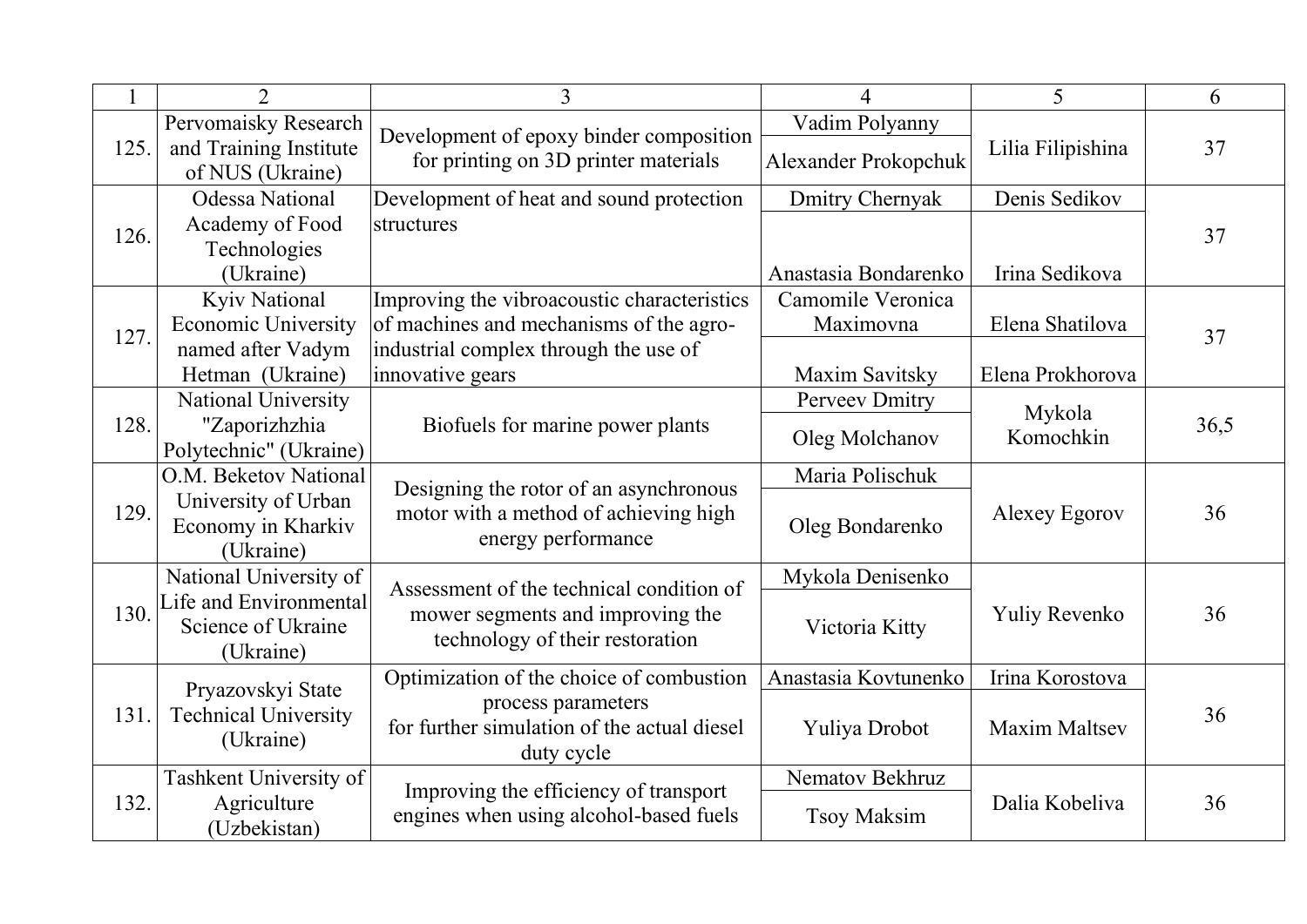|      | $\overline{2}$                                                                                                                  | $\overline{3}$                                                                                          | 4                     | 5                     | 6    |
|------|---------------------------------------------------------------------------------------------------------------------------------|---------------------------------------------------------------------------------------------------------|-----------------------|-----------------------|------|
|      | National university of                                                                                                          |                                                                                                         | Alexander Kostyuk     | Oleh Bundza           |      |
| 133. | water and<br>environmental<br>engineering (Ukraine)                                                                             | Improving the efficiency of gears                                                                       | Vladislav Sheshukov   | Mykola Holotyuk       | 35,5 |
|      | Odessa National                                                                                                                 |                                                                                                         | Mikhail Karayanov     | Igor Savenko          |      |
| 134. | Academy of Food<br>Technologies<br>(Ukraine)                                                                                    | Technology of obtaining molds for the<br>manufacture of parts of agricultural<br>machinery              | Daniel Eremenko       | Irina Ageeva          | 35,5 |
|      | Central Ukrainian                                                                                                               |                                                                                                         | Alexander Kunert      |                       |      |
| 135. | <b>National Technical</b><br>University (Ukraine)                                                                               | Investigation of the operation of controlled<br>shunt reactors                                          | Roman Kovalev         | Ivan Vasylenko        | 35   |
|      | Kherson Educational-                                                                                                            |                                                                                                         | Valentyn Buryatynskyi |                       |      |
| 136. | Scientific Institute of<br><b>Admiral Makarov</b><br>(Ukraine)<br>National University of<br>Shipbuilding (KESI<br>NUS, Kherson) | Improving the environmental friendliness of<br>the car diesel engine on partial and ultra-<br>low loads | Viktor Koval          | <b>Andrey Andreev</b> | 34,5 |
|      | Kyiv National                                                                                                                   | Ways to increase the load capacity of gears                                                             | Lilia Pambukhchyan    | <b>Dmitry Barabas</b> |      |
| 137. | <b>Economic University</b><br>named after Vadym<br>Hetman (Ukraine)                                                             | in the repair of agricultural machinery                                                                 | Danilo Popov          | Julia Lazarenko       | 34,5 |
|      | Pervomaisky Research                                                                                                            |                                                                                                         | Maxim Samarin         |                       |      |
| 138. | and Training Institute<br>of NUS (Ukraine)                                                                                      | Research of energy potential of boiler-<br>house of agro-industrial complex                             | Bogdan Chabanov       | Igor Tarasov          | 34   |
|      | Tashkent University of                                                                                                          | Improving the efficiency of agricultural                                                                | Dlidora Anvarova      |                       |      |
| 139. | Agriculture<br>(Uzbekistan)                                                                                                     | machinery by processing parts with a<br>pulsed magnetic field                                           | Gulufar Askarova      | Dalia Kobeliva        | 33   |